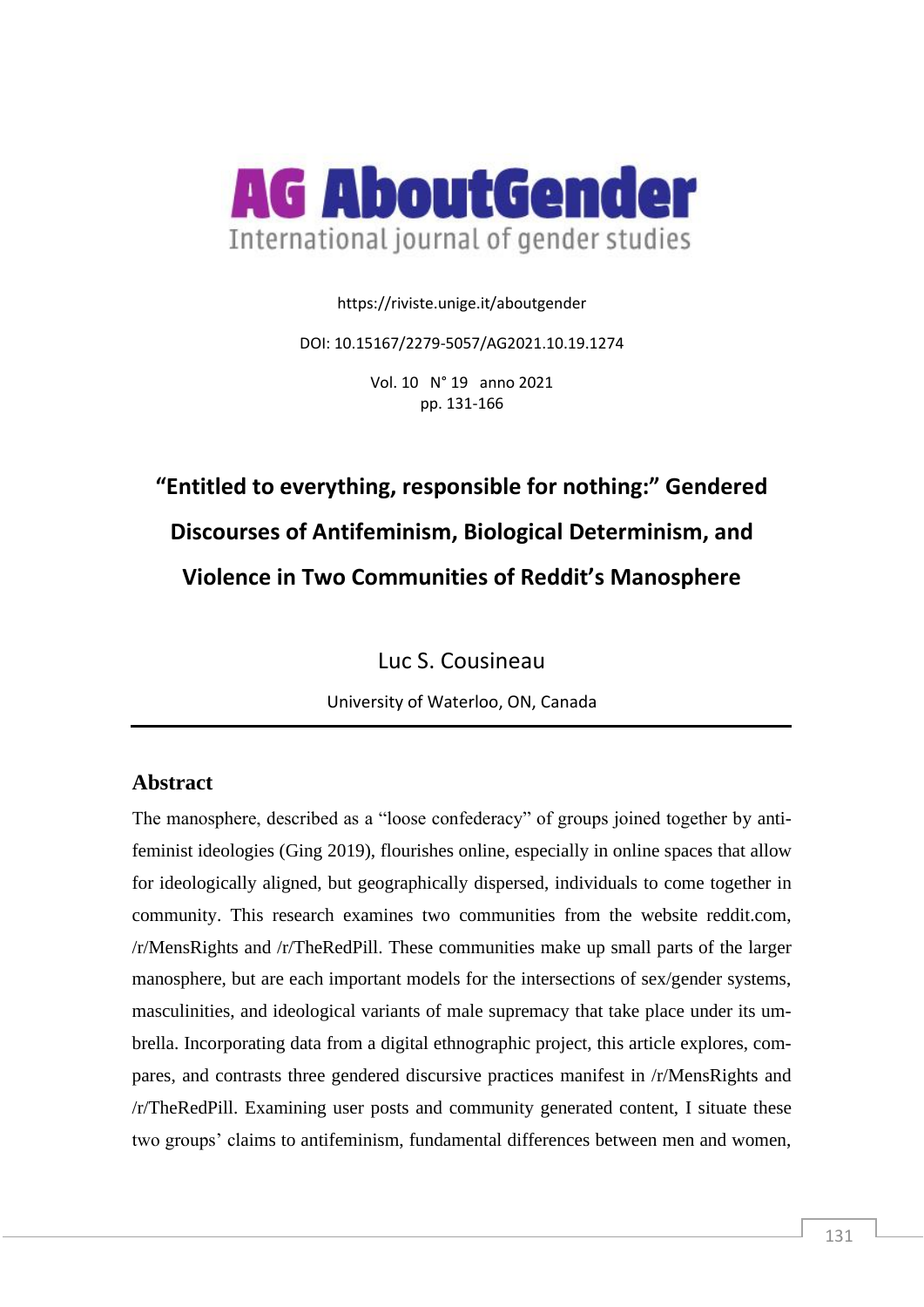and the leveraging of violence (broadly understood), as overlapping ways of claiming particular masculinities both unified within the manosphere and divergent between groups. Despite their classification as communities of the manosphere, the ways these two groups express their ideological standpoints and situate themselves as ideologicaloriented communities, set them apart from one another. This critique extends our knowledge about how the masculinities of the manosphere, and their socio-political implications, are significant and growing problems as we seek to fashion a more just society.

**Keywords**: manosphere, men's rights, red pill, masculinity, digital ethnography, reddit.

# **1. Introduction**<sup>1</sup>

I know plenty of feminists that say they care and that only the crazy feminists act this way but then they turn around and if a man inconveniences them it's suddenly an act of oppression and its back to not giving a shit about men. Mens rights is seen by many as a hate group when all men want is equality but the second we ask for that we are hated on and shunned while being told that we need to check our privilege. Yes our privilege of higher suicide rates, our privilege of going off and dying for the country, our privilege of waiting on the sinking ship as the women are pulled to safety, our privilege of watching our children being given to the mother if there is a divorce. Yes we should check those privileges and be thankful for what as soon as feminists start caring in the high ups we arent going to progress at all (/u/DuPhuc 2020).

 $1$  N.B.: Usernames, as well as spelling and grammar in direct quotations used throughout the paper are verbatim from reddit. Misspellings, word confusion, grammatical errors, etc., are not marked with [*sic*] as there are too many. I will also acknowledge the tensions inherent in using verbatim quotes and usernames from my data in this article. While there are arguments for the obfuscation or humanization of the individuals behind the data in qualitative work (Denzin, and Giardina 2019), in this case the inclusion of this in formation (as-is) is important as it situates the data and the users in the hybridised space of digital quasi-anonymity (Van der Nagel, and Frith 2015) where they are generated.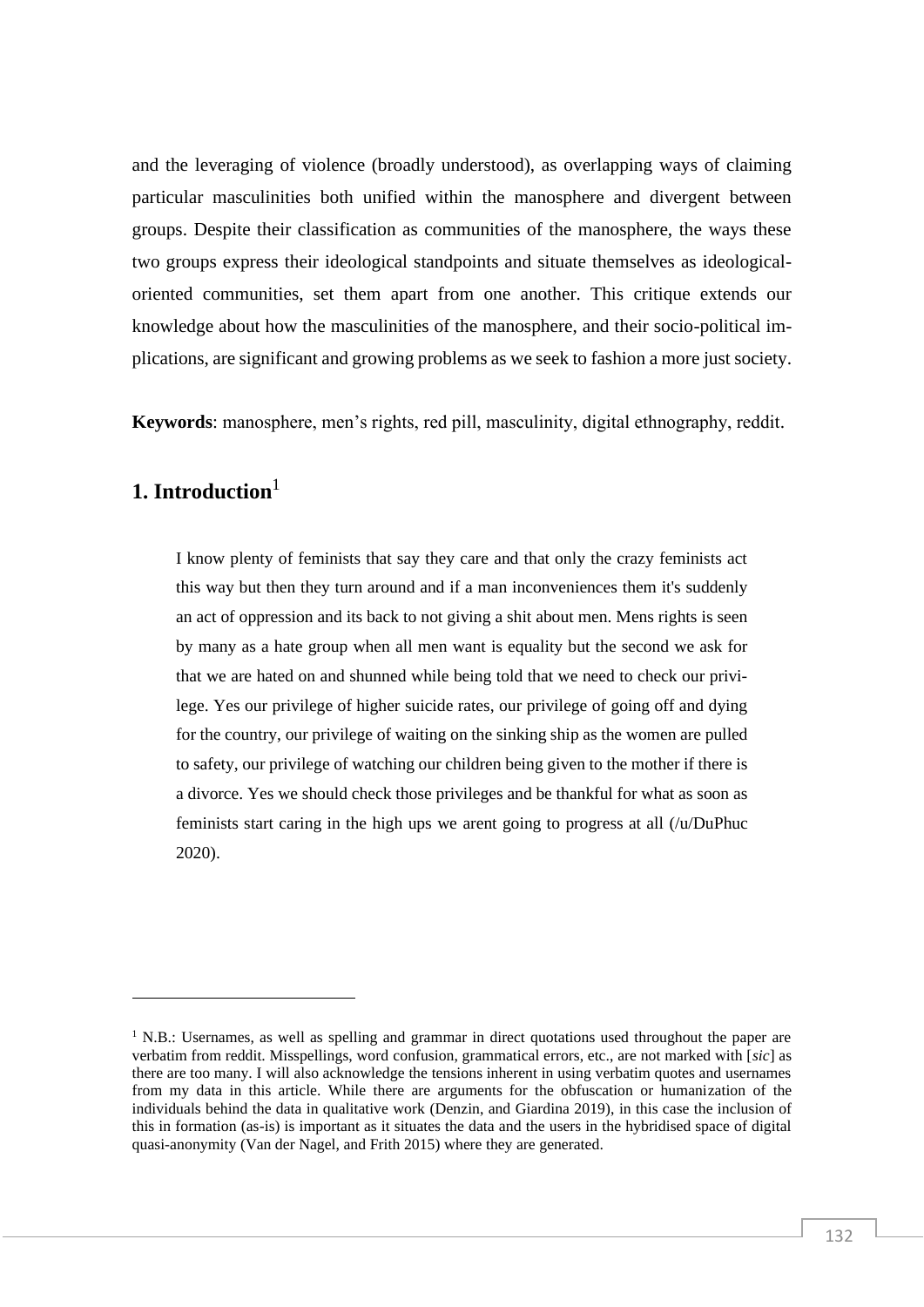These words by /u/DuPhuc<sup>2</sup>, a user in the [www.reddit.com/r/MensRights](http://www.reddit.com/r/MensRights) community, are buried several layers deep in the comments on a thread about circumcision. Circumcision, and in particular the circumcision of infant boys, is an important issue within parts of the Men's Rights community; they see it as a violation of rights and bodily autonomy. The passion on display in the multi-layered discussion in this thread<sup>3</sup> is telling of the community's feelings. The thread has over 600 individual comments and is, like the post above, a microcosm of the broader discussion in this community. While the parent post for this thread is about the circumcision of infant boys without consent, it takes only two comments for the discussion to turn to a critique of feminism. "I thought it was her body her choice, should it not be the same for men" | "Don't tell a feminist that, because that's something the patriarchy does!" (/u/Ihavenopurposeinlifs, and /u/HungryHornyHigh). Antifeminism is the root and lifeblood of /r/MensRights and the manosphere. The "evolving collection of blogs [*sic*] discussing topics of masculine interests and men's issues" called the manosphere is a loose assortment of ideologically connected groups dedicated to "understanding what it means to be a male in the 21st century, particularly in the face of a culture irrevocably changed by feminism" (Ironwood 2013,  $1$ <sup>4</sup>. While the manosphere is understood as existing mostly online, the various constituents of this loose grouping of independent communities are active both online and offline, have local and global concerns for the status of men and men's rights, and discuss issues between men as well as between men and 'others' – especially women.

This research focuses on two communities from the website reddit.com, /r/MensRights and /r/TheRedPill, their discourses of masculinity, and how they situate themselves as

<sup>&</sup>lt;sup>2</sup> The website reddit.com uses the designations /u/ and /r/ to differentiate between individual user pages (for exampl[e www.reddit.com/u/Here\\_Comes\\_The\\_King](http://www.reddit.com/u/Here_Comes_The_King) is the page for rapper Snoop Dogg) and communities [\(www.reddit.com/r/MensRights](http://www.reddit.com/r/MensRights) is the Men's Rights community page).

<sup>&</sup>lt;sup>3</sup> Throughout this article I will use the following terminology: Post – an original text, link, image, or video posting that is open to comments; Comment – text and link content by users on specific posts; Parent & Child – parent comments are top-level and comment directly on the original post, child comments are replies to parent comments or replies to other child comments; Thread – the entirety of a single post and comments.

<sup>4</sup> Ian Ironwood is the pen name of the anonymous author of *The Manosphere: A New Hope for Masculinity*, a pro-manosphere and Red Pill book intended to provide support and credible content on the history, development, and ideology of the manosphere. The publisher is listed as Red Pill Press, but this book does not appear on their website.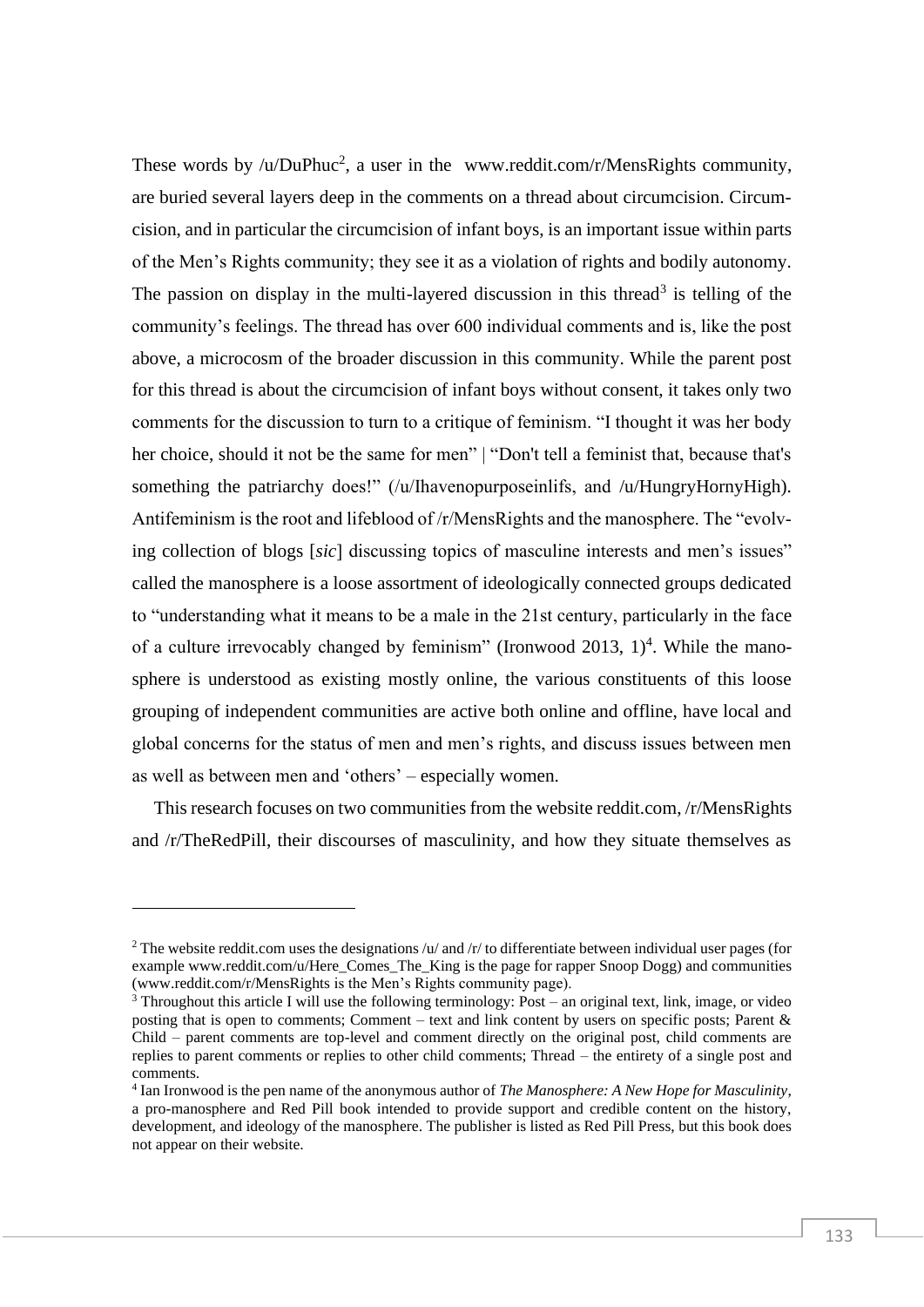ideological communities. These communities make up small parts of the larger manosphere, but were chosen because they are important models for the intersections of sex/gender systems, masculinities, and ideological variants of male supremacy that take place under the manosphere umbrella. Incorporating data from a digital ethnographic project, this paper explores three gendered discursive practices employed by both /r/MensRights and /r/TheRedPill. Examining user posts and community content, I situate these two groups' claims to antifeminism, fundamental differences between men and women, and the leveraging of violence (broadly understood), as ways of claiming particular masculinities unified within the manosphere but divergent between groups. The differences between community discourses of masculinity, as well as the ways they sanction men and critique feminism differently are significant in helping to understand the diverse appeal of the expanding manosphere. The following section briefly describes the manosphere, reddit, and their interconnectedness, followed by how masculinity is manifest within these spaces. After that, a description of the methodological approach to the ethnographic project frames the research findings/discussion section. This work illustrates how the (re)production of masculinity, constructed in relation to women and/or to the feminized 'other' through the three areas listed above, and via the sanctioning of nonconforming men, helps maintain the fuzzy boundaries of doing male supremacy online.

## **2. The Manosphere**

The manosphere has been described in a variety of ways, including Ironwood's (2013) "dirty snowball," Gotell and Dutton's (2016) "cyber-world of men's rights," Van Valkenburgh's (2021) "loosely connected group of anti-feminist Internet communities," Ging's (2019b) "loose confederacy of interest groups," Wright's (2020) "digital manifestation of the Men's Liberation Movement," and Cousineau's (2021a) hub and spike visual metaphor (think Covid-19 coronavirus). No matter how you choose to conceptualize the manosphere, each constituent group shares the core belief that feminism has changed law, society, and personal relations to the detriment of men and men's interests/rights. Beyond that core, manosphere groups shoot off in different directions of focus, attention, and levels of militancy/potential violence (Ging 2019b; Marwick, and Caplan 2018).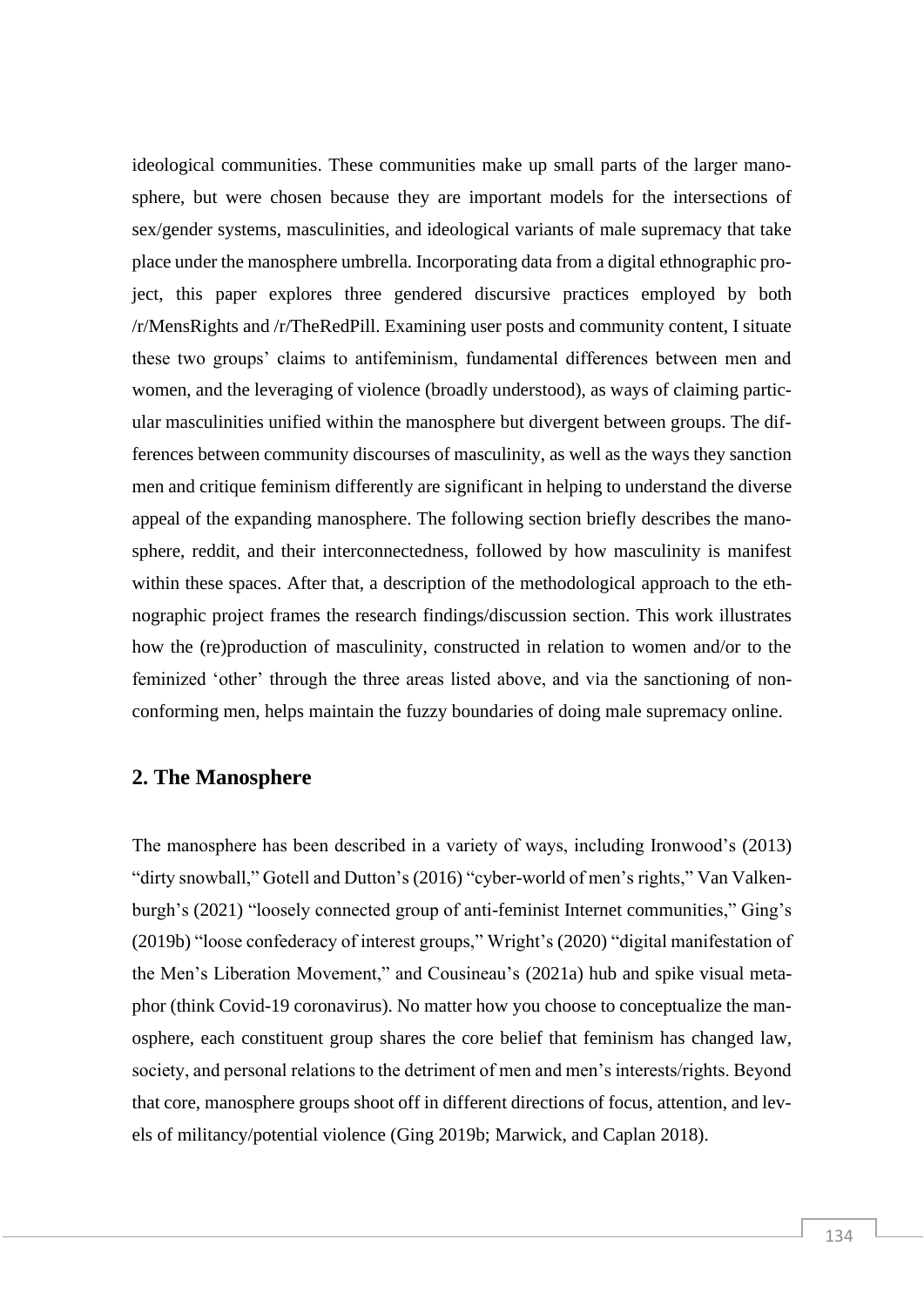Understanding the genealogy of the manosphere as it relates to feminism, particularly through the "second wave," is important to help contextualize its social significance today. Covered in detail elsewhere (Ging 2019b; Gotell, and Dutton 2016; Marwick, and Caplan 2018), all of the sub-communities that make up the manosphere have roots in college-age men engaging with the Women's Liberation Movement (Fox 2004; Kipnis 1995; Messner 1998). Some of these young men were disillusioned by what they saw as a lack of recognition and agitation on behalf of the ways that men were also negatively affected by the social structures critiqued by the feminism of the time. This disillusionment caused them to split from other pro-feminist male allies of the women's movement, and form the early men's movement (Messner 2016). These young men thinkers and writers actualized the concepts and theoretical positions of the feminist movement to think about the ecology of men's social roles, and critique what they saw as significant blind spots in feminism (Farrell 1975 and 1996; Fasteau 1974; Goldberg 1976). These critiques, evolved and bastardised over time, form the core of men's movement groups today.

## *2.1. Reddit*

Reddit is a social media<sup>5</sup> site that "bridges communities and individuals with ideas, the latest digital trends, and breaking news (...okay, and maybe cats)" (Reddit.com 2016). Reddit serves primarily as a content aggregator, and the broader reddit community is divided into over 2 million unique topic-oriented sub-communities, called subreddits<sup>6</sup>. Reddit has five key elements that contribute to its ongoing success as a platform, including:

- 1. Users produce all content (beyond ads and announcements);
- 2. Users curate what content they view through community-based subscriptions;

<sup>5</sup> Social media as it is used in this paper is based on definitions synthesized by Kietzmann, Hermkens, McCarthy, and Silvestre (2011), but this definition is contested, as is reddit's place as 'social media'. Although calling reddit social media can be troublesome, I do purposefully to better situate the website for the reader.

 $6$  Subreddits host content of all kinds, from the very broad and diverse (reddit.com/r/funny – almost anything "funny") to the very specific (reddit.com/r/ BeansInThings – about beans in things).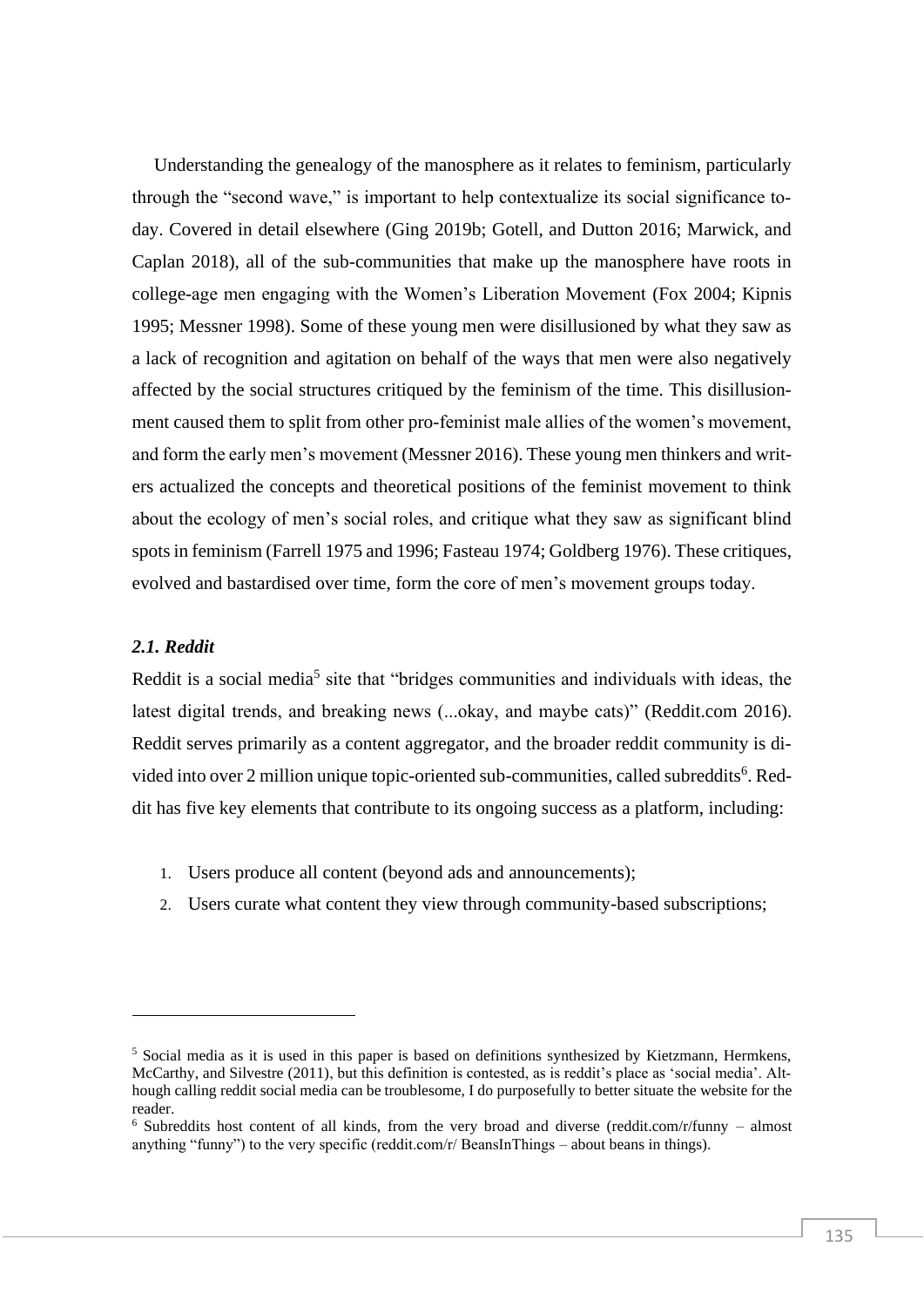- 3. Users can vote (positively or negatively) on site content,<sup>7</sup> and these votes determine post visibility and reddit user points, called "Karma";
- 4. All content on the site supports asynchronous Bulletin Board System (BBS) style<sup>8</sup> comment threads; and
- 5. Users can use the site quasi-anonymously, only revealing information they choose through posts and comments (Cousineau 2021a).

Each sub-community is moderated by volunteer members selected from willing participants of that same community. Although these individuals are charged with upholding reddit-wide content and anti-harassment policies, moderators are (mostly) free to enforce those rules as they choose within their own communities (Marwick 2017; Massanari 2015). Users populate their feeds with subreddits of their choosing, and can create collections of content that are personalized to their interests and/or ideological persuasion (Pariser 2011).

Reddit was designed as a discursive space (Ohanian 2016), as the combination of posting, voting, and commenting encourages both positive and negative commentary (Couldry 2003; Massanari 2015). The blend of socialization, discussion, personal expression, and like-minded community members creates communities of discourse, or what Papacharissi (2015) describes as affective publics. Ging (2019a, 49) explains that affective publics are "communities, which are discursively linked through storytelling, in the sense that their members become affectively attuned to and invested in political issues through processes of personal and emotional involvement and empathy". So, users who engage actively with subreddit communities are likely to internalize underlying group politics and express a deep emotional connection to subreddit content, ideology, and personal identities (Lajoie 2019). While this can be positive and generative, such as in Lajoie's (2019) exploration of /r/gaymers, it also permits the formation of communities of

<sup>&</sup>lt;sup>7</sup> There are some exceptions to this rule, as users can be banned from posting or voting on content from a given subreddit if they are found to be in violation of the community rules of that sub-community.

 $8$  A Bulletin Board System, or BBS, is a computer-based electronic community where members can read and write messages, download and upload files, and sometimes play text-based games. They originated in 1978 (Christensen, and Suess 1978), and their popularity peaked around 1995 (Edwards 2020).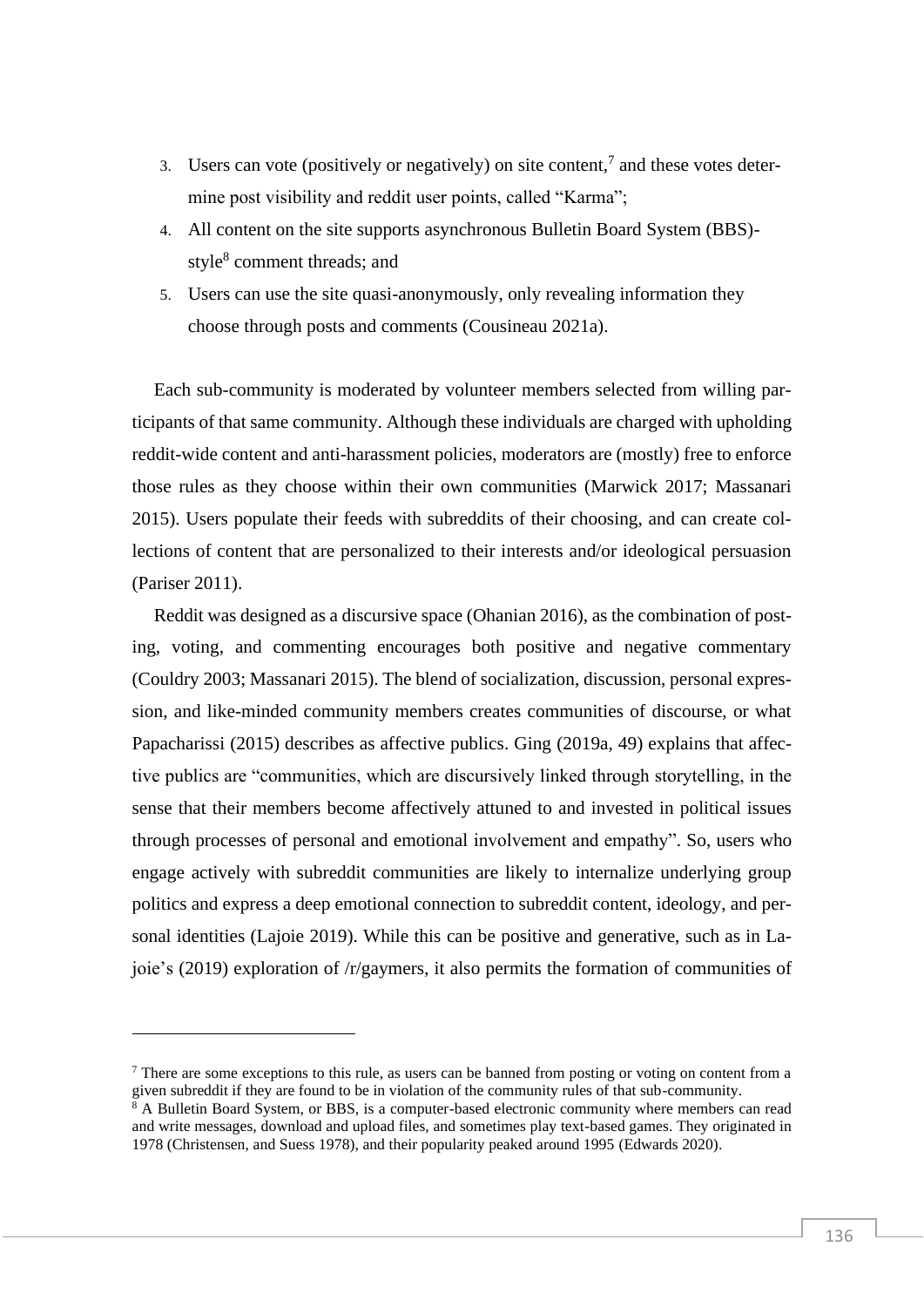discourse for far-right, counterfactual, and (sometimes) hateful groups (Cousineau 2021a; Salazar 2018).

#### *2.1.1. The Manosphere on Reddit*

The manosphere, as it is manifest on reddit, is a collection of subreddits, sharing some ideological standpoints and diversifying on others<sup>9</sup>. Beyond an antifeminist core, these communities act as distinct entities with distinct foci, and ways of actualizing their ideologies. This paper highlights how two of these communities, /r/MensRights and /r/TheRedPill, engage similarly and differently with anti-feminism, gendered difference, and violence as intra/inter-gender processes, constructions of masculinity, and discursive practices.

/r/MensRights and /r/TheRedPill were chosen as study sites because they provide different, but sometimes linked, community examples from within the manosphere. Both are focused on masculinity and male power, and both are particularly concerned with the role that feminism has played (and continues to play) in (re)defining social order – but they approach these issues in very different ways (DeCook 2019). These communities are not the most extreme, militant, or violent of the manosphere communities on reddit (see Kini 2017; Scaptura, and Boyle 2019, for discussion on violent incels, for example), but they do occupy two different ideological positions around men and masculinity, men's social position, and what a 'good man' should be.

➢ */r/MensRights - [www.reddit.com/r/MensRights.](htpp://www.reddit.com/r/mensrights)* /r/MensRights positions itself as a place for discussion about "any issue that pertains to men's relationship to society" and how "men's rights are influenced by how men are perceived by others" (r/MensRights 2019 - About Community). Created in March 2008, there are nearly 302,000 members as of May 6, 2021. This community is a complex interplay of

<sup>9</sup> These subreddits include those that are ideologically aligned (like, for example, /r/TheRedPill (quarantined), /r/asktrp, /r/marriedredpill, /r/TRP (private), /r/redpillbooks, /r/RedPillWives, /r/RedPillWomen, and /r/RedPillWorkplace), and those that stand alone (like /r/MGTOW (quarantined), /r/incels (banned), or /r/braincels (banned)), as well as a huge number of others, including but not limited to: /r/seduction, /r/pickup, /r/pickupartists, /r/maledatingstrategy, /r/MensRights, /r/MensRightsMeta.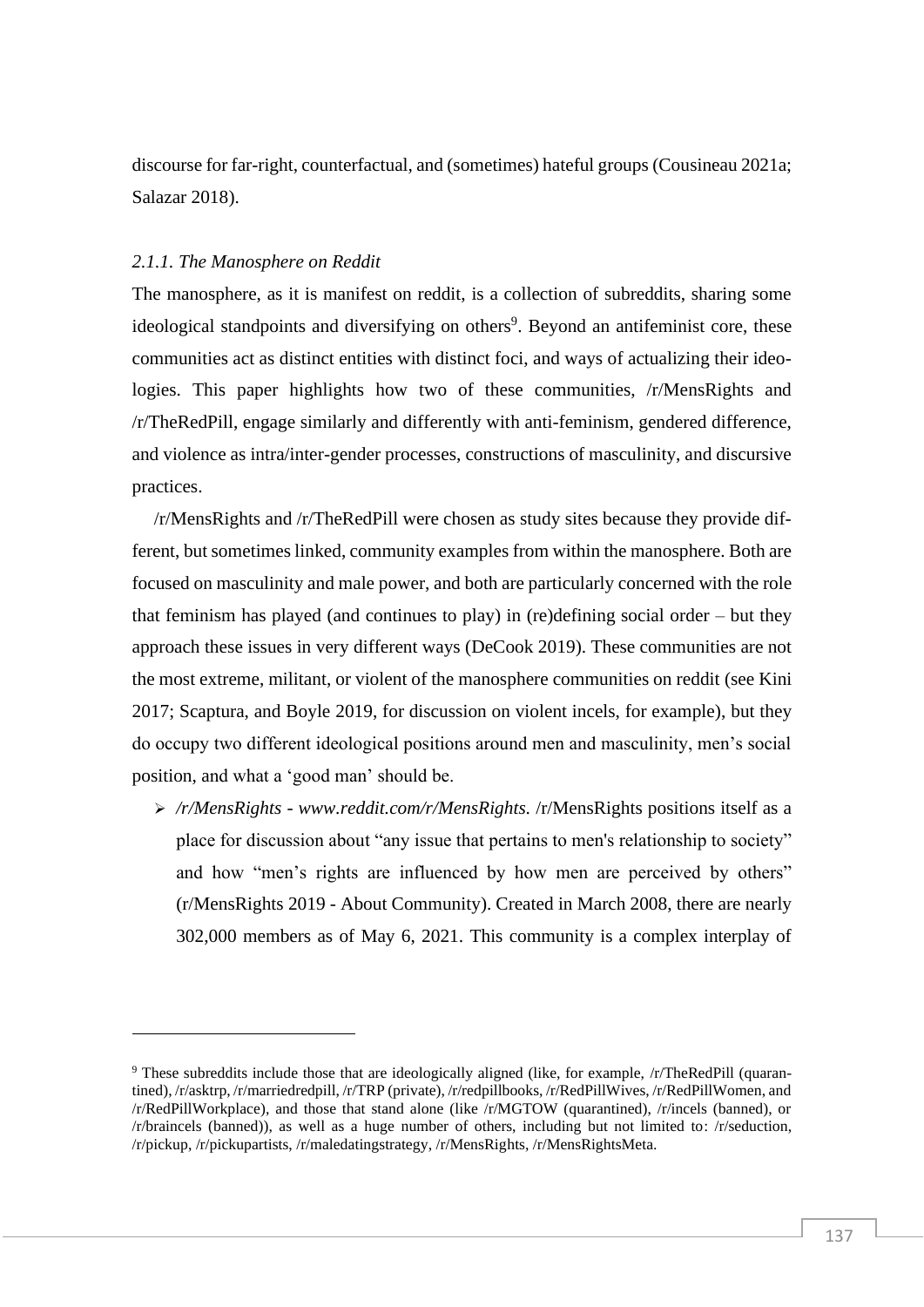voices and goals that generates diverse opinions and approaches to a variety of issues that affect men. These include but are not limited to: domestic violence perpetrated against men; social perils that disproportionately affect men (including homelessness, suicide, violence, and early death; educational and employment prejudice); and the negative social influence of feminism. With a stated goal of "true" equality in societies, the part of the manosphere manifest in /r/MensRights sees the world as feminist-controlled social and legal systems that are stacked against men and their general wellbeing; women are *not* a subordinated class. Posts and threads are mostly commentaries and discussions on media content linked from outside of reddit (for example: online news articles, screen captures from social media, or YouTube content), and based primarily in Western democracies (especially Australia, North America, and the UK), but there are also users from other regions including a regular presence from the Indian sub-continent. Interactions between users are mostly civil, if not outright positive and supportive, and when users do disagree, exchanges can be long and explanatory, rather than short and aggressive. Rarely do disagreements degenerate into intra-group fighting, and when this happens it is often policed from within. Threads generally redirect discussion at some point to cultural misandry or general anti-feminism, as evidenced by the sample post from the introduction.

➢ */r/TheRedPill - [www.reddit.com/r/TheRedPill](http://www.reddit.com/r/TheRedPill)*. With the tag line "Discussion of sexual strategy in a culture increasingly lacking a positive identity for men" (/r/TheRedPill 2019), /r/TheRedPill "packages itself as a group that helps men successfully engage in sexual and romantic relationships with the added benefit of reclaiming one's manhood" (DeCook 2019, para. 5). However, the group, the sexual strategies they profess, and their socio-cultural perspectives on women and women's roles are distinctly misogynistic, entrenched in a Western traditionalism about sex and gender, and borderline white supremacist (Cousineau 2021b; Dignam, and Rohlinger 2019; Mountford 2018). This subreddit was created in October 2012 and was quarantined by reddit in 2018 for violations to the new reddit code of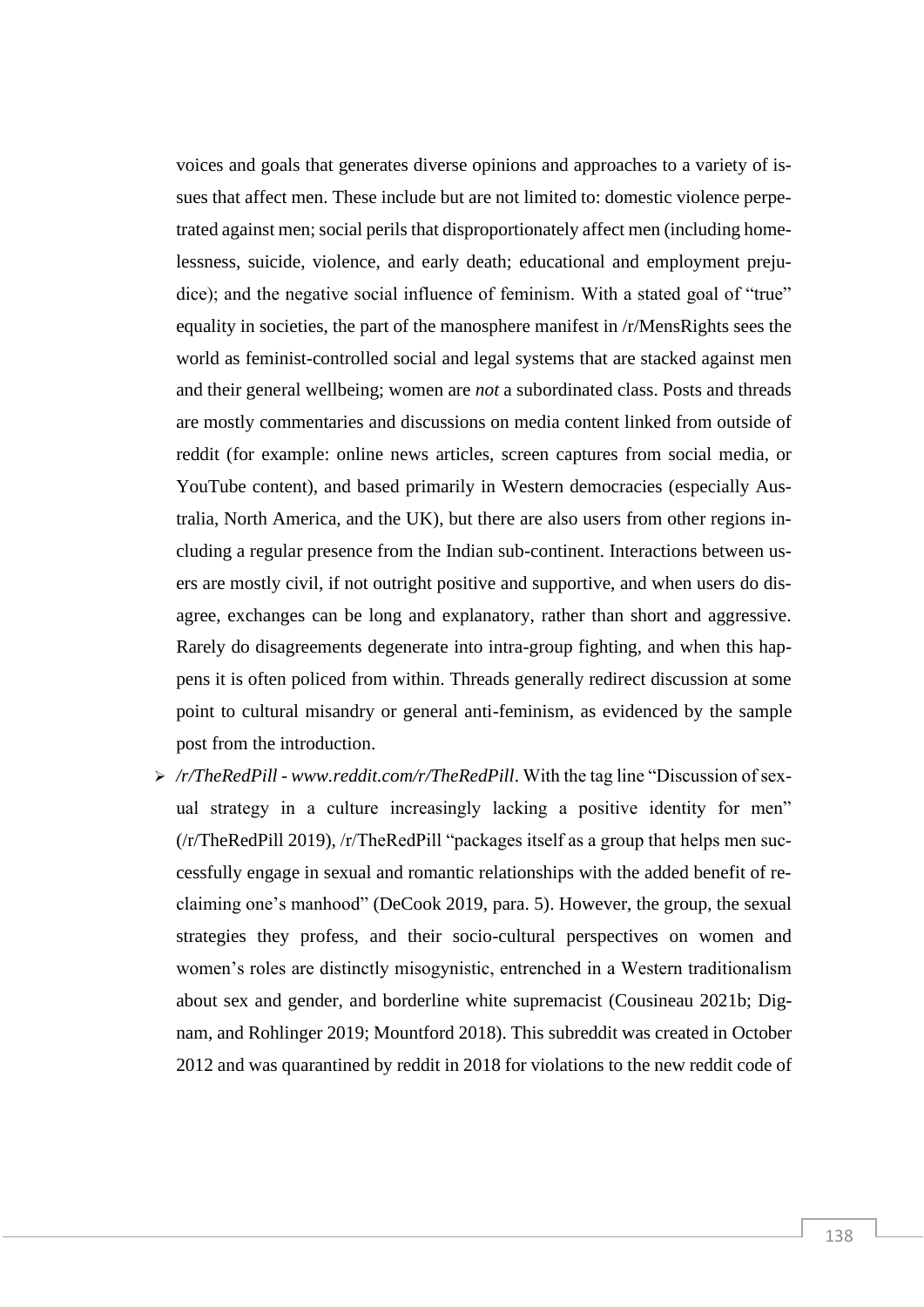conduct<sup>10</sup>. At the time of quarantine, the community had over 292,000 subscribers, and in June 2019 that number had climbed to just over  $400,000$ <sup>11</sup>. Content in this community is dominated by personal stories, links to blog posts, and links to other Red Pill content (YouTube videos, etc.), focused on the development of successful (Alpha) masculinity. Other forms of masculinity and ways of being are denigrated as sub-optimal, and the rhetoric around the development of alpha characteristics is deeply individualistic and meritocratic. Significant factors in the development of alpha characteristics are money and physical stature, and although the community has a space for those willing to 'work on themselves', there is a clear 'ideal' that men should be working to approach – even when that is physically or socio-culturally impossible<sup>12</sup>. While conversation and content are generally supportive of those looking to learn or develop Red Pill standpoints, this support is often couched in a kind of denigrating encouragement that is meant to push the user in a certain direction by highlighting non-alpha behavior – a kind of intra-male negging<sup>13</sup> (Green *et*) *al.* 2017). Dominance over women is a significant pillar of Red Pill ideology, and "their understanding of male-female relationships is imbricated with ideologies of male supremacism" (Cousineau 2021a, 7).

#### *2.2. Masculinity*

The (re)presentation of masculinity is an important point of both unification and divergence within the manosphere. While all sub-groups within the loose collective are rooted in being 'men' (with the exception, of course, of those small subgroups that are dedicated to women supporters of manosphere ideologies and manosphere men – for example:

 $10$  For discussions on the implications of reddit quarantines of sub-communities please refer to (Carlson, and Cousineau 2020; Chandrasekharan *et al.* 2020; Myers West 2018; Ullmann, and Tomalin 2020).

<sup>&</sup>lt;sup>11</sup> Accurate numbers are not available after October 2018 as reddit blocks users from seeing member numbers of quarantined subreddits. Viewing the community in an outdated version of the reddit platform (old.reddit.com) shows over 1.7 million members, but this number is unreliable.

 $12$  For example, the alpha is tall, rich, powerful, and charismatic. If you are short, you cannot make yourself grow, and no amount of work, education, or self-sacrifice will guarantee monetary success in neo-liberal capitalist society.

 $13$  Negging is the purposeful lowering of a woman's (or man's) self-esteem to increase perceived attractiveness of the assailant in order to achieve sexual conquest or make some other gain (Green *et al*. 2017); for example: "if you are a beta, you will not be able to realise that she is manipulating you" (/u/Project\_Zero\_Betas 2020).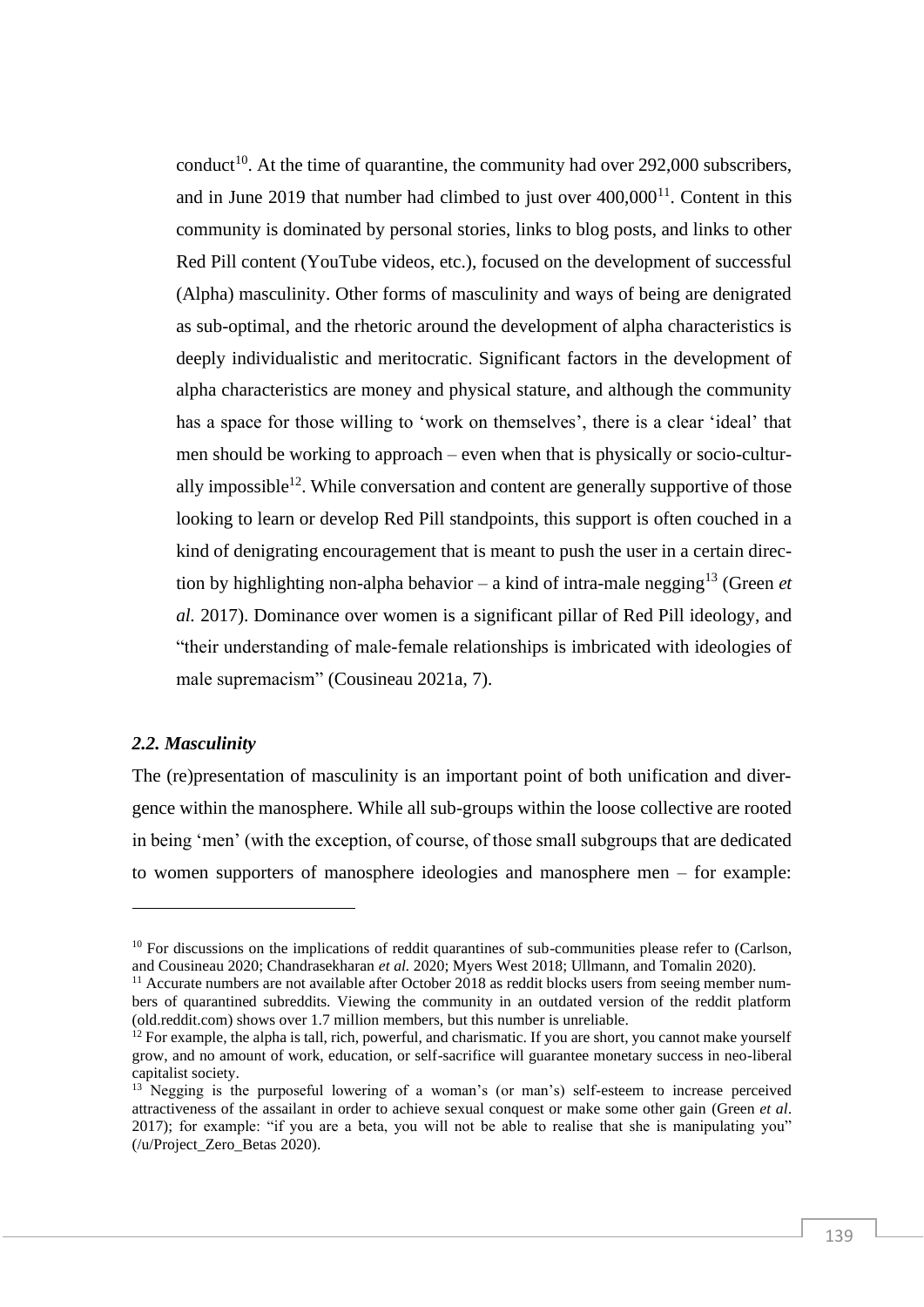/r/redpillwives), what it means to 'be a man' and the (re)presentational dynamics of that embodiment vary considerably. The masculinity of misogynist incels (short for *in*voluntary *cel*ibates) has been discussed at length in popular and academic writing (Basu 2020; Ging 2019b; Reeve 2018; Scaptura, and Boyle 2019; Spampinato 2018; Stokes 2018), owing to the fact that self-declared incels have been the perpetrators in high profile mass killings in Canada and the USA (BBC News 2018; Isai *et al.* 2018). Misogynist incel masculinity is complex. It leverages the power of men and masculinity in a patriarchal society, but men who identify as incels occupy a subordinated class where their 'right' to (heterosexual) sex has been taken away. They are the privileged and the oppressed simultaneously (Ging 2019b). The masculinity of misogynist incels offers a good frame of reference to understand some of the differences in how masculinity is manifest between /r/TheRedPill and /r/MensRights, as the former follows a more hierarchical understanding of masculinity and men than the latter.

In /r/TheRedPill, the organization of masculinity is at the same time straightforward and complex, insofar as there is an ideal masculinity that men should work to embody (Alpha), and there is a collective of 'other' men (the non-Alpha, often simply lumped together Beta men, although other categories exist), but the dividing lines can be fuzzy. The alpha-beta dichotomy has roots in the Red Pill adherence to a discourse of applied evolutionary psychology, where women are genetically and evolutionarily predisposed to be attracted to one kind of man to supply 'good genes' for offspring, but another kind of man to support and nurture those offspring over time – the "Alpha Fucks/Beta Bucks" principle outlined in their foundational materials (Van Valkenburgh 2021). The traditional alpha in /r/TheRedPill, I argue, maps onto a passé form of hegemonic masculinity (Connell 2005) that projects backwards to an ideal of western traditionalism. The notion that the hegemonic form of /r/TheRedPill is antiquated is important because it recognizes that the construct of the ideal man as malleable, contingent on cultural context (Messerschmidt 2018), and that the ideal alpha may not represent a cultural ideal in this cultural moment<sup>14</sup>. /r/TheRedPill presents an approach to masculinity and 'being a man' that rests

<sup>&</sup>lt;sup>14</sup> For one example of this, see "*The alpha spectrum is huge*" (/u/javiercer20, 2020).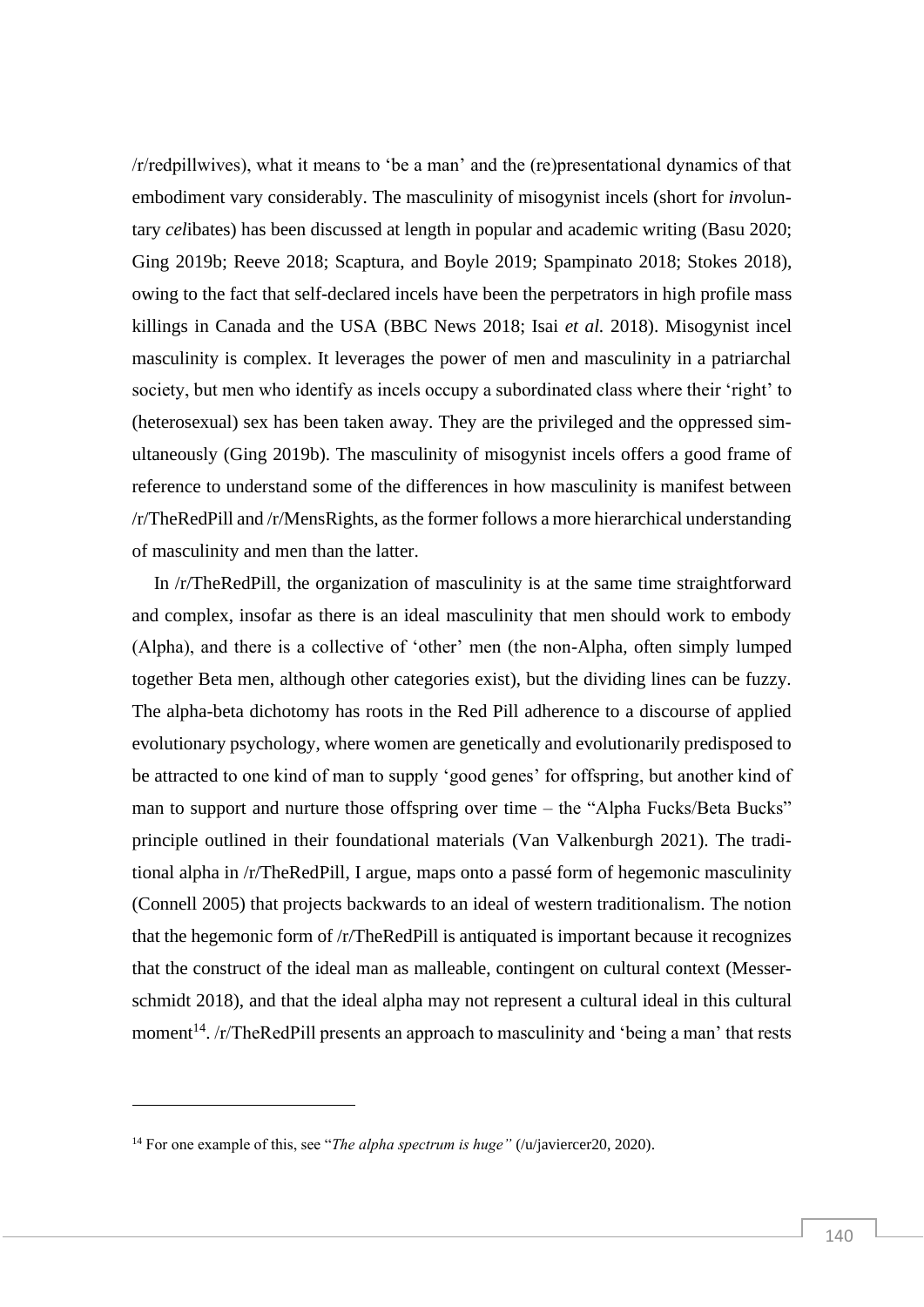on an intra-gender hierarchy of alpha and other men, resulting in a have/have not discourse that measures the value of the individual as a man through that hierarchy.

Masculinity is represented much more collectively in /r/MensRights. While there are men who will call on the derogatory language of betas and 'simps' in an attempt to call out other men (/u/X-MrDude-X 2020), largely the collective acts as a (mostly) unified entity representing men more broadly – with one significant exception. The anti-feminism that is so central to the identity of the men's rights space and its members, overshadows this male collectivism and men who identify as feminists are universally derided and chastised within the group. The division of men and masculinity within /r/MensRights is not contingent, then, on the performance of a hegemonic masculinity, but rather on the recognition that women are *not* the subordinated class they are accepted to be in Western society – men are. Those who have yet to 'be pilled'<sup>15</sup>, are a kind of unfortunate victim, unable to realise their full potential as men because of their adherence to a social order that oppresses them – masculinity contingent on ideology.

## **3. Methodology**

The work described in this paper is part of research exploring the discourses of masculinity embedded in the /r/MensRights and /r/TheRedPill communities. These subreddits were chosen as they represent two popular reddit manosphere communities, with different ways of approaching gender and male power. Through my previous exposure to their ideas, I believed they would show contrast in the ways manosphere subgroups approach gender-linked social issues (like relationships, or violence), while sharing common menfirst values and without being overly extreme/violent. Employing digital ethnographic methods and analysis, I explore what discourses of masculinity, affirmation, and defence were engaged by members of these men's communities. Along with long-term observation in both groups, I collected data systematically during a set period of time; March

 $15$  This language is ubiquitous throughout the manosphere (although more present in communities like /r/TheRedPill versus /r/MensRights), and is meant to evoke the imagery of Neo from the movie *The Matrix* taking the red pill and waking up from the simulation to the reality of the world (DeCook 2019; Dignam, and Rohlinger 2019; Ging 2019b; Jones *et al.* 2020; Read 2019).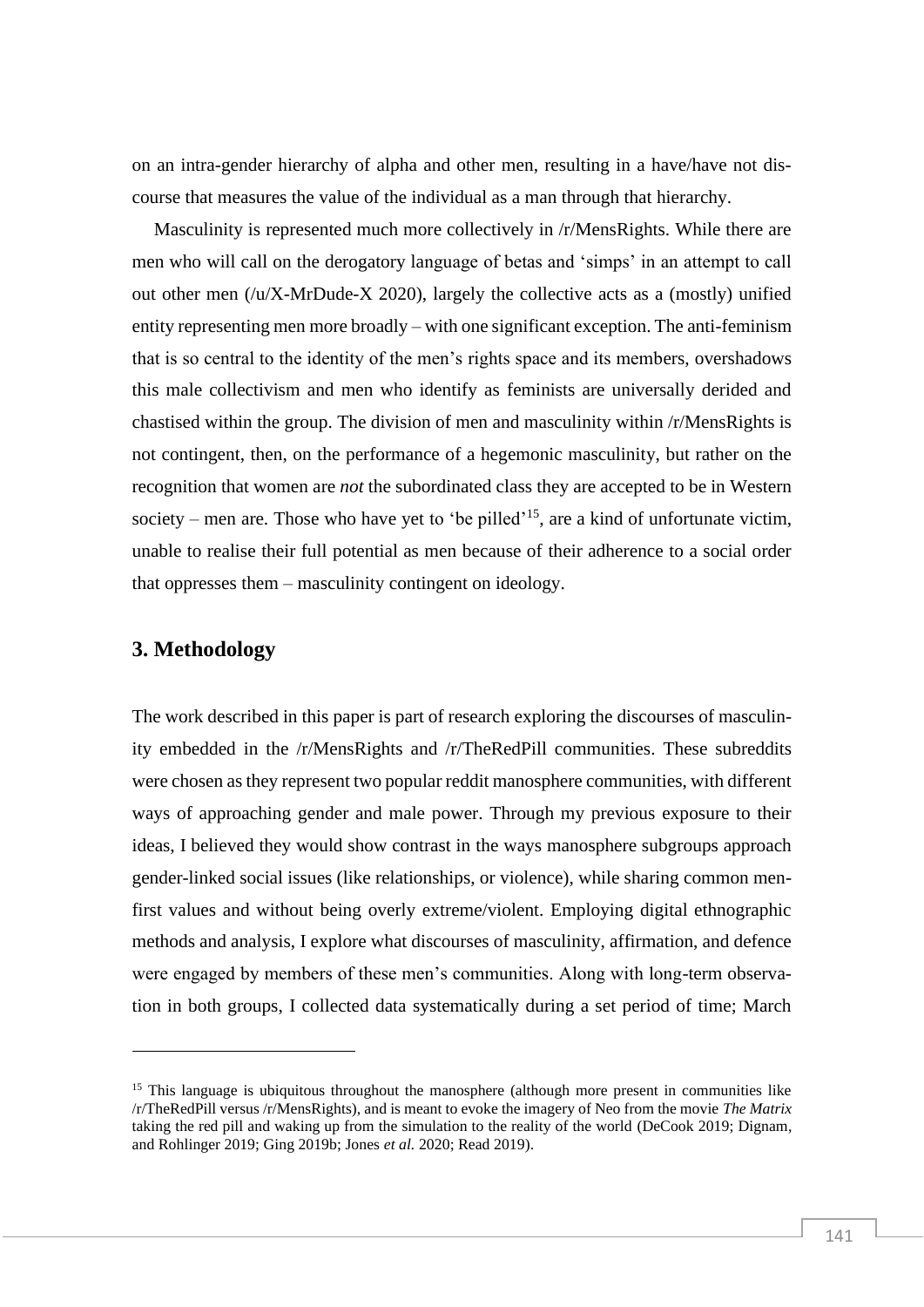through June 2020. This section briefly discusses the methods used in the study, as well as the implication of those methods on the data collected.

#### *3.1. Digital ethnographic methods*

The research explored in this paper uses two types of digital ethnographic data collection through the building of a systematically collected data set, and long-term researcher involvement in the research communities embedded as a listener (De Seta 2020; Molina 2017). The more straightforward is a dataset constructed through systematic imaging and collection of post data from the /r/MensRights and /r/TheRedPill subreddit communities. Developed as a type of 'data ritual' (Kozinets 2019), this collection occurred over the course of three months, and the five most popular (sorted by 'hot') and five most controversial (sorted by 'controversial') posts in each community were captured as images three times each week. This yielded an average of 125 unique posts per category, owing to duplicates between data collection days – especially in the posts sorted 'controversial'. These posts had an average of 46 comments per post, yielding a large and diverse data set of user posts and commentaries with over 23,000 individual user posts and comments. The imaging of posts and comments was done to preserve the visual representations of the posts and comments as they appeared on the site at the time of data harvesting. This decision was purposeful as the experience of online communities is too easily essentialized to the textual (or posted image) products of community participants (Pearce *et al.* 2020), and lacks attention to the ways the online space itself can influence the labour of the participant while engaging with the website's content (Light *et al.* 2018). In the case of reddit, this type of whole-page imaging allows for the preservation of the (sometimes) complex conversations that are happening asynchronously, but also in real time, creating a messy landscape of parent and child comments that sometime require the reader to revisit prior comments and reacquaint themselves with the source topic area (for an example of this, see fig. 1).

The secondary mode of data collection requires long-term involvement in the communities studied, and I chose to be involved as an "eager participant-lurker" (De Seta 2020). De Seta uses Beaulieu's (2004) exploration of the idea of internet researcher's developing intersubjectivity as a way to situate the epistemological decision to observe (lurk in)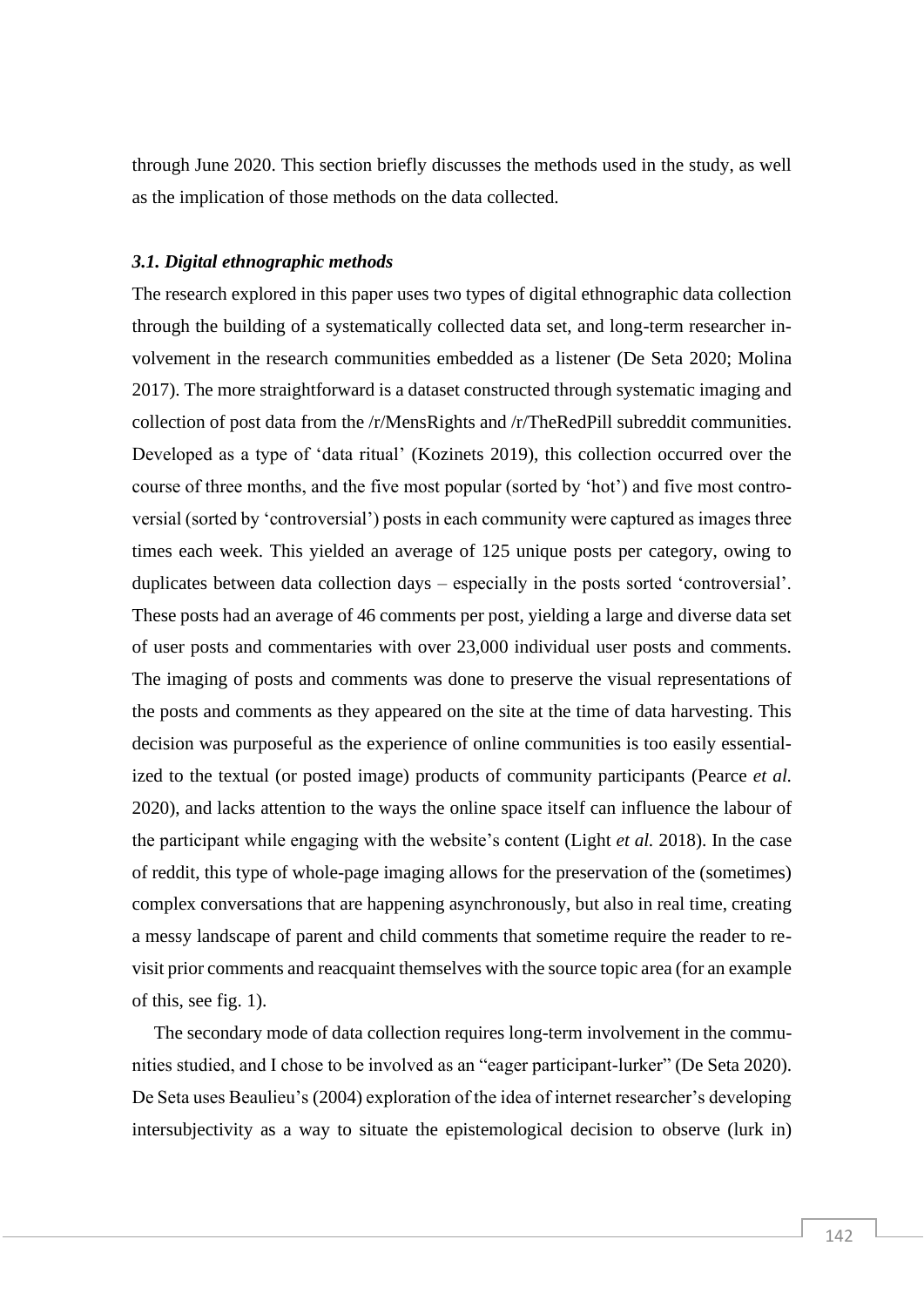online communities without the need to "get the seats of our pants dirty" as prescribed by early internet-community researchers (Paccagnella 1997).



Fig. 1 - Screenshot of /r/MensRights thread showing parent-child comment threading, Dec. 31, 2020.

Purposefully situating oneself in this way, De Seta argues, can be a better representation of the real experience of participants in large online communities, as the majority of users are lurkers rather than regularly active participants/posters, and it serves to challenge the "false choice between naturalist lurking and active involvement" (2020, 88). Outside of the systematic data collection window, I have been a participant-lurker in both communities for over three years, with a passive but persistent interest in community discussion and action over that time. This personal and intentional involvement in the communities studied is reflexive of a more contemporary approach to ethnographic study, where the researcher can (and perhaps should) be familiar with the community they choose to study (Kanuha 2000). Not only does this permit a kind of long-term understanding of the ebbs and flows of the communities, it better positions the researcher to see and understand in-group dynamics, outliers, or how the community might be shifting during any given window of systematic data collection and analysis (Danley 2018; Kanuha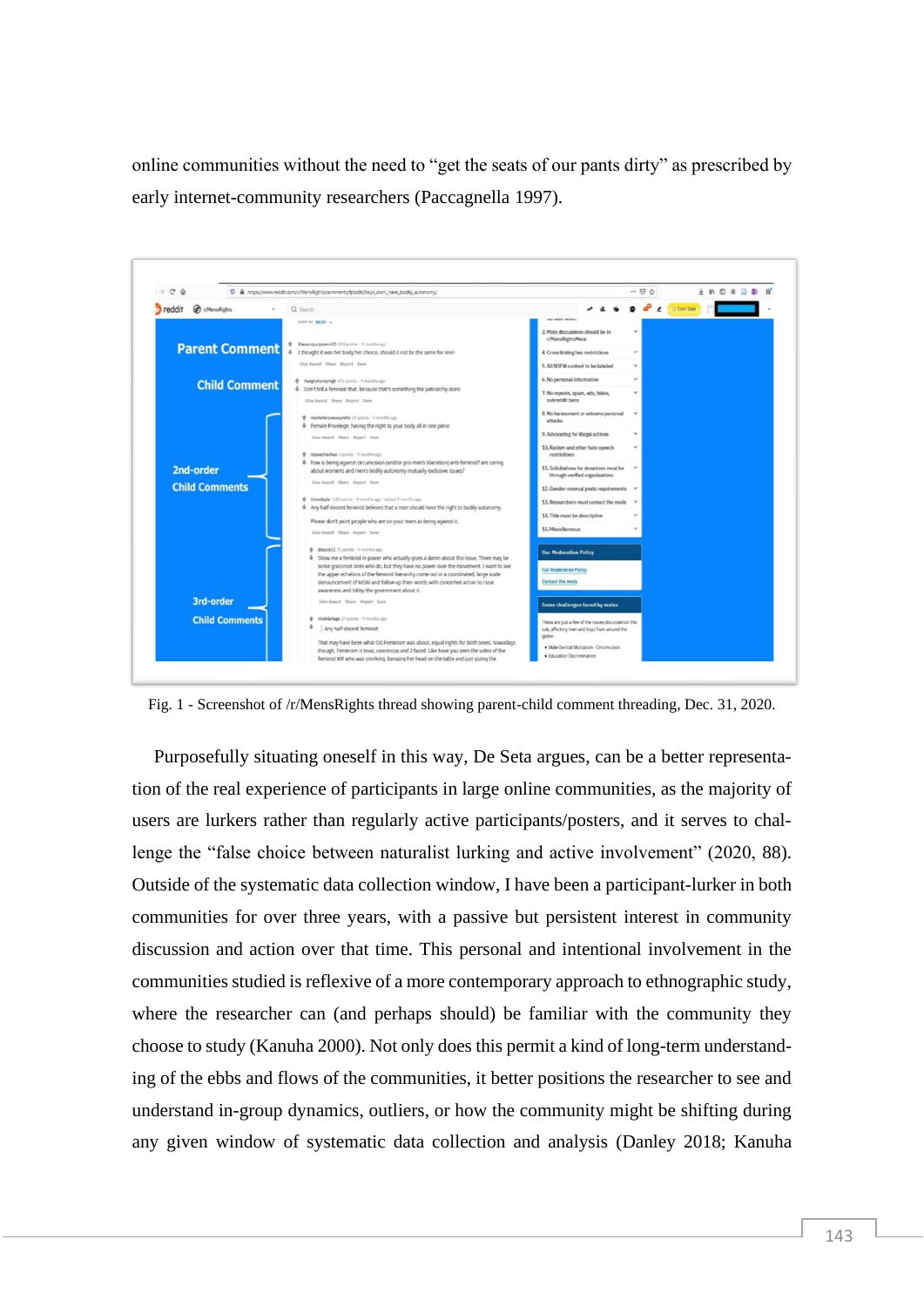2000). For example, during my research, reddit has introduced three significant (and many minor) changes to its policies on abuse and harassment, resulting in changes in subreddit rules to prevent /r/TheRedPill from being banned and deplatformed.

#### *3.2. Analysis*

Each post was reviewed, reading the text provided by the poster, following any major link provided, and/or watching any media that was included as part of the post (this included YouTube videos, news articles, blog posts, and links to other websites). After this, I read the top three parent comments and using the information from the post and those comments I began to form a basic thematic structure to the arguments being made in the post. I then read through all the comments sequentially, as they were presented in the thread. This means that the sub-threads formed under each parent comment in the post were read in their entirety before moving onto the next parent comment. After the first 25 posts were reviewed, I made a list of the significant themes that emerged from the posts and threads. For example, this early list for /r/MensRights included: anti-feminism; base arguments for the community; solidarity; domestic violence; relationships; body issues; masculinity; and cultural bias. As analysis progressed, these initial themes were expanded, contracted, separated, and augmented with comments and thematic content from comments throughout the set of empirical materials. Broader discourses began to emerge, including broad adherence to the politics of the right, male superiority, questioning of women's (in particular feminists') rationality and intelligence, and meritocratic neoliberal understandings of work and personal value.

Analysis in ethnographic work is ongoing, as the experiences of the researcher as part of the community, or in the space of the community, are always already part of the data and interpretation of that data (Gullion 2018). The user experience as the lurker/researcher is essential to help contextualize the data from systematic collection, as the broader and long-term exposure to the community provides a different kind of analysis. The analysis is also subject to the theoretical and subject orientations of the researcher, in that the researcher's positionality is essential to the way that the community and data are approached, understood, and represented (Gullion 2018). For example, as a researcher I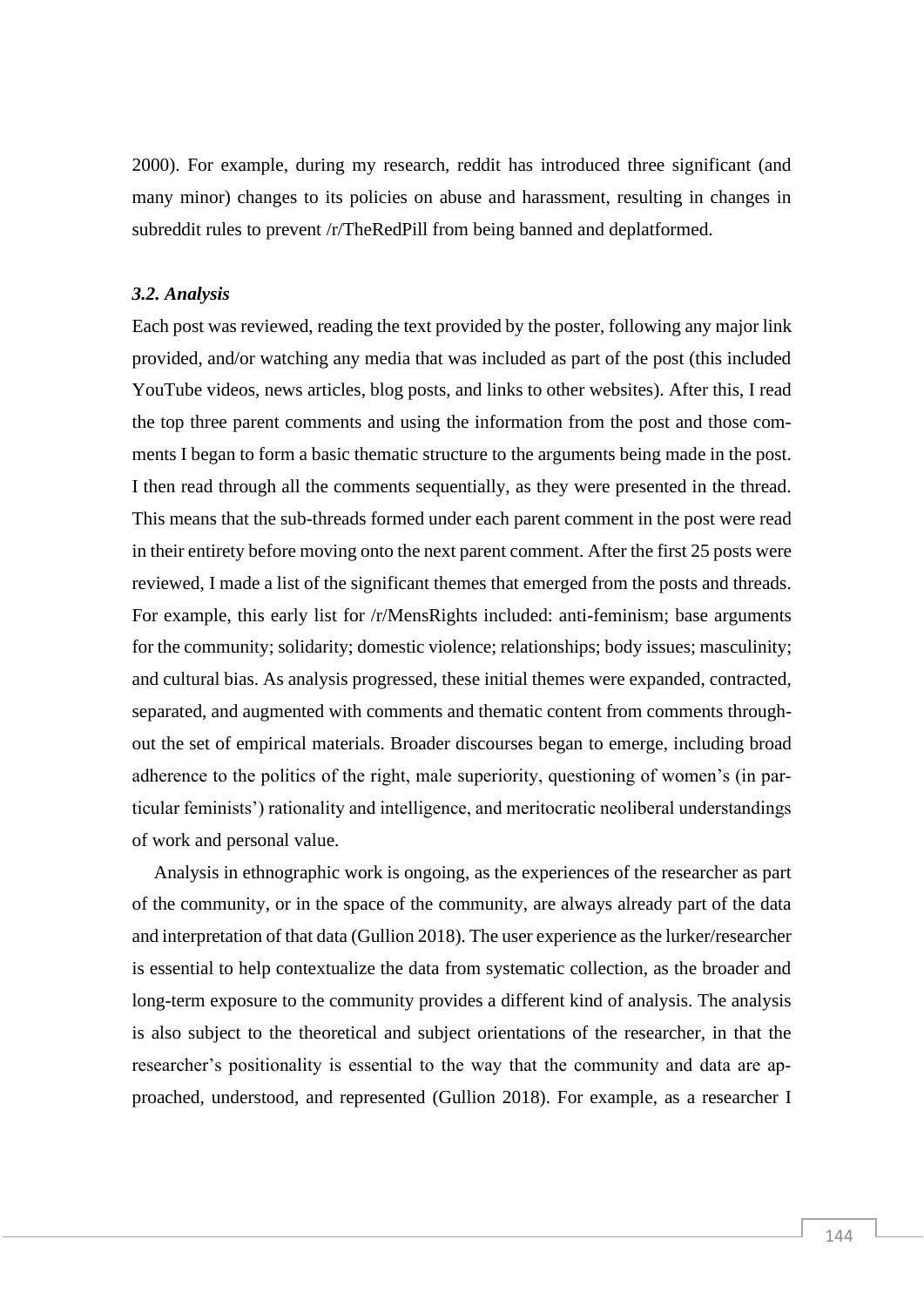have a social justice orientation and employ feminist theory and methodologies to foreground gender and other power inequities in my work. These orientations are always already embedded within the research designs and projects that I undertake, and necessarily influence the research questions asked, as well as the ways that I interpret and represent the findings. As a researcher the tensions I face when interacting with contentious, antifeminist communities, means it is often difficult to consider these men's arguments without the shadow of right-of-center politics and male supremacist undercurrents. While it is impossible to separate the researcher's positionality and politics with the research content, it is incumbent on the researcher to do the intellectual labour of investigating how deeply and inextricably linked individual arguments are from the dominant community ideological perspective (Atkinson *et al.* 2008). Within some communities, like /r/MensRights, the arguments of individual users sometimes put them in opposition to the avowed antifeminist stance of the group (and manosphere). This complexity is important in understanding the deeper meaning of the group's ideology and participant involvement.

## **4. Claims and Models of Masculinity**

Discussing how men and men's issues are perceived in society and/or lamenting a social order that lacks a positive identity for men seem like laudable goals, but even the brief overviews of /r/MensRights and /r/TheRedPill should cause one to second guess the intentionality of those community purpose statements. They do, with a little contextual examination, demonstrate the ways that these two communities seek to situate masculinity in certain ways, including but not limited to: expressed and pervasive antifeminism, the presupposition that men and women are fundamentally different, and the use of violence (as a concept and potential action). The remainder of this paper explores each of these themes as they manifest within these two communities.

#### *4.1. The Antifeminist Nucleus*

Antifeminism is what forms the core of the manosphere  $-$  it is the one ideological underpinning that unites the confederacy. Because of this, it is embedded in all discursive and doctrinal elements of the manosphere's constituent groups, and /r/MensRights and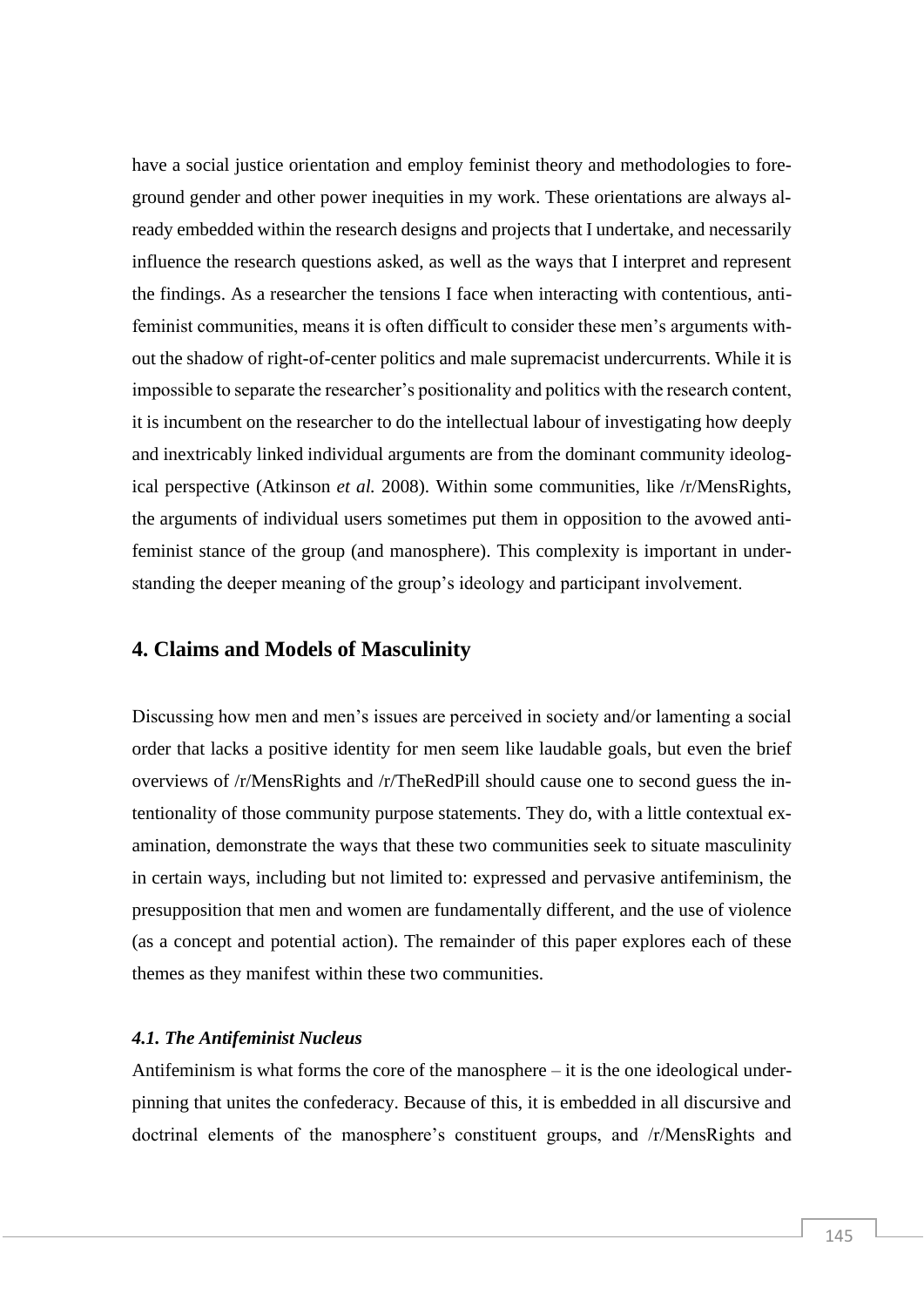/r/TheRedPill are no exceptions. Feminism, as perceived by the members of these groups, is a global phenomenon with local and specific implications for their lives, meaning that the men who come together and meet in these communities have shared concerns, but occupy divergent legal and political jurisdictions. What they find in these reddit communities, then, is a way to come together under group-specific anti-feminist rhetoric, and find support. This creates a kind of fraternal, or homosocial, support structure for personal and local action that has global reach (Archambault, and Veilleux-Lepage 2019); and the kinds of communities (or third places)<sup>16</sup> that are so important to the formation of ingroup leisure spaces with strong participant identification (Camp, and Dunlap 2020; McKeown 2020; Robinson, and Holt 2020). In both communities, anti-feminism is framed by a *man versus feminism* (or *feminism against all men*) approach that is imbricated with the ideals of masculinity discussed above. "Feminism is not about equality. Its about female supremacy. They just say its about equality to cover that up. Hell, probably to them, female supremacy is equality" (u/tiredfromlife2019 – April 18, 2020) Alongside this is an intergender animosity for women (via feminism) that is expressed through the use of pejorative language, and a blame cycle that brings many, if not all, socio-cultural complaints from these groups back to feminism as its starting point.

The man versus feminism approach of /r/MensRights and /r/TheRedPill is essential to helping us understand how the foundational elements of their worldviews extend from a neo-traditional view of masculinity – in particular the need to assert power (Johnson, and Cousineau 2018). Power in this context is deeply individual, and although these users are part of a community of support, they tend to speak in ways that isolate and individualize. The men in /r/MensRights and /r/TheRedPill assume an individualistic/meritocratic worldview, and purposefully contrast that with a collectivist (social justice<sup>17</sup>) worldview taken up by feminists. What is at issue for the members of /r/MensRights and /r/TheRedPill is that they perceive the collectivist orientation of feminists to be about a

<sup>&</sup>lt;sup>16</sup> Oldenberg (1999) described third places (outside of home (first) and work (second) places) as welcoming and beneficial to the individual and community. For more thorough discussion see Oldenberg (1999) or Camp and Dunlap (2020) for a more contemporary take.

 $17$  Importantly, the term social justice, in the sense that the men in these groups are using it, is entirely pejorative and in the context of the social justice warrior memology (Massanari, and Chess 2018).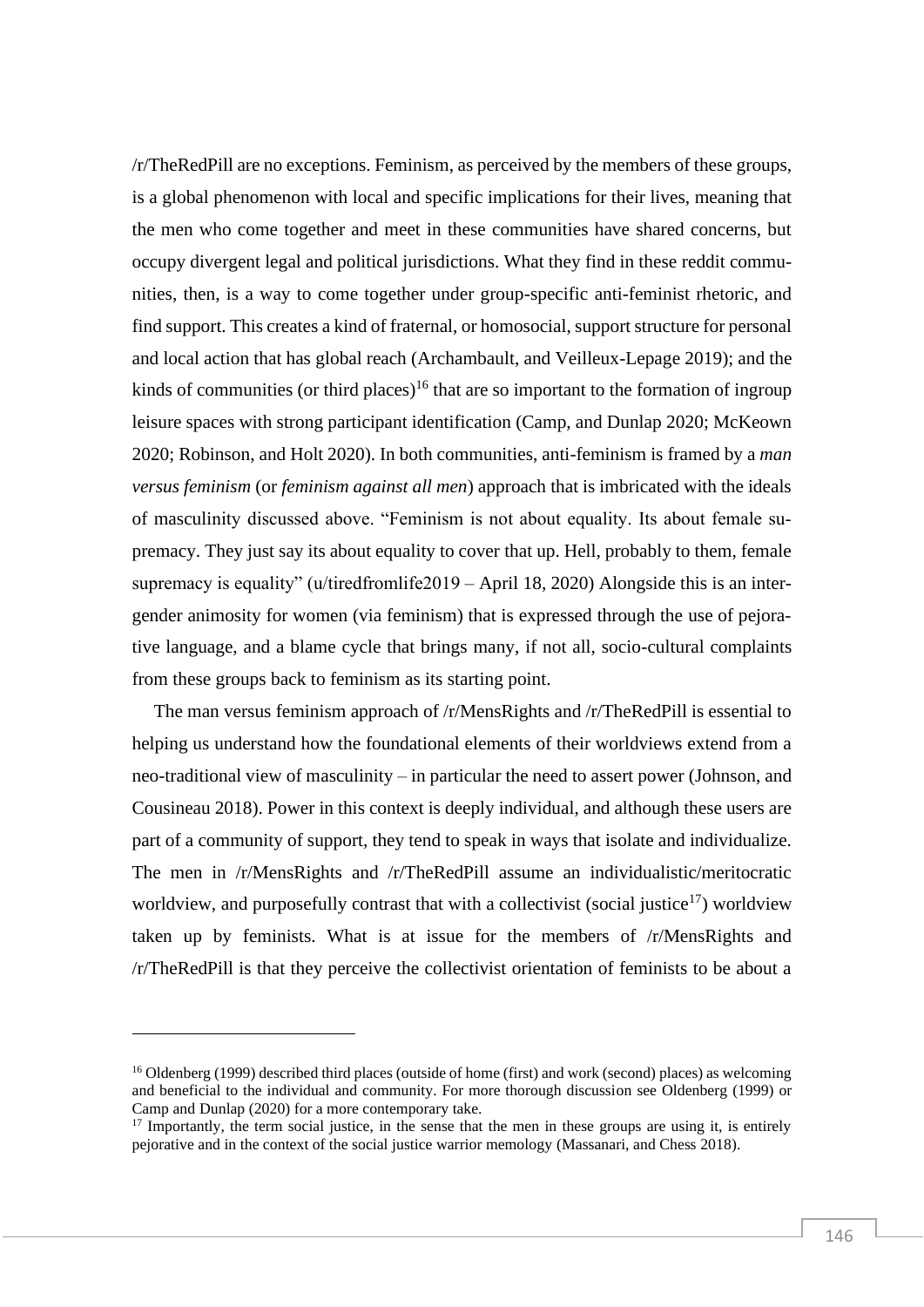desire and ability of women to live off the production, capital, and progress produced by men – "The whole point of feminism is simple / Entitled to everything responsible for nothing" (u/benderXX – April 21, 2020). It stands, then, in opposition to the meritocratic value system these men understand that underpins their socio-cultural systems and the ways they understand 'right' and 'wrong' ways of doing things.

I don't think winning is masculine or femenine, they are different approaches and tools that can be used for winning. For example, winning by burocratic means like a disqualification is a femenine way to win. I think masculinity is about the self and femeninity is about the others/society. Winning by your own merit, intelect, strength, wealth, etc. VS manipulation of values and perception, hiding behind rules or bending them, shaming etc. (/u/Quesomanchegoo – March 21, 2020).

The 'right' way of being and doing things is firmly rooted in individualistic, meritbase value systems where the ability to achieve "on your own merits" and "work hard" equate to success in society, regardless of gender. This belief is on display in discussions of workplace achievement, and especially any discussion of a wage gap between men and women, immediately claimed to be a feminist falsehood.

Toxic feminists promote the pay gap myth as a way to absolve women of responsiblilty … the toxic feminists just stop at 'pay gap' because finding out the reasons for it would undercut thier agenda. Instead they jump into thousands of homes and just say 'oppression' is the reason (/u/Seeken619 – April 1, 2020).

A post by /u/Anonymous74829572010 *("A question on my final exam on management class*" 2020) does a good job of illustrating how the community approaches discussions on the idea of a wage gap through their neoliberal and meritocratic understanding of capitalist systems. The post is a screen capture of an online test question asking "How many cents per dollar do women earn compared to men?" and gives 4 multiple-choice options between 50 and 80 cents. The problematic structure of the question notwithstanding, the members of /r/MensRights who comment on the post do two things: express their hatred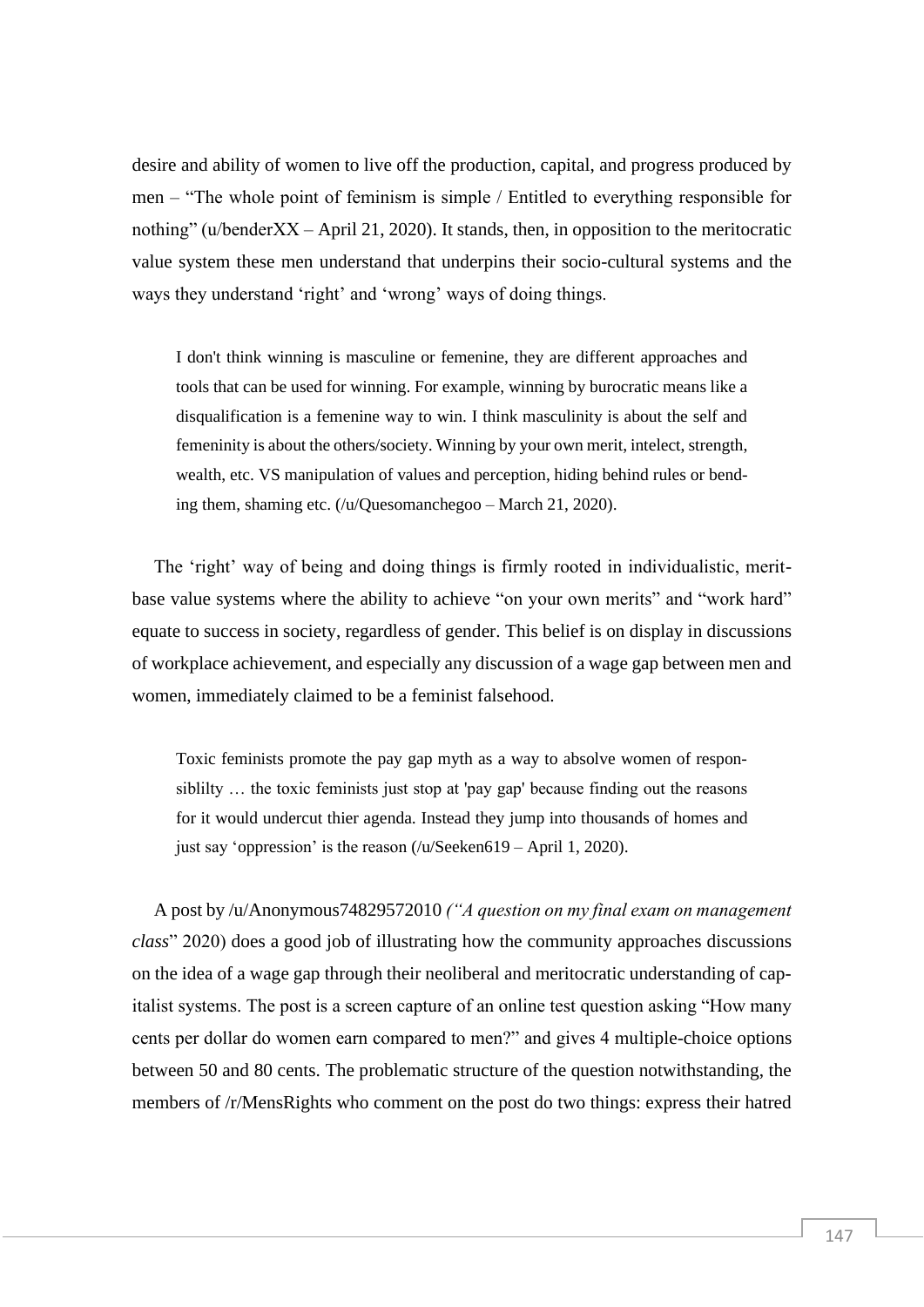for feminism: "Feminism is cancer and this post is an example" (/u/Mens\_rights\_matter2); and attack the idea of a wage gap by talking about personal choices, or stating some variety of 'that's not how capitalism works'. In this thread one commenter explains that the question is not actually problematic at all, since the issue is about earnings, not about pay, "It's true. They used the word "earn". There is an earnings gap, due to men and women making different choices" (/u/mikesteane). This is one way that members of /r/MensRights rationalize the issue of wage disparity, via women choosing lower earning fields and professions without consideration of the deep socio-political and economic structures that reward 'women's' work less than 'men's' work (e.g. care work vs. tech sector) (Fortin *et al.* 2017).

The users' arguments about 'reward' for and 'value' of work take a few forms, and in the following post by /u/CristiVasile2000 two of them appear: "How many WORKED HOURS women do compared with men? Surprise, is less than 77%!!". The first argument is /u/CristiVasile2000 comment is straightforward, value should be calculated based on hours worked. Men, on average they argue, work more hours than women, are therefore more valuable in the (capitalist and neo-liberal) economic system, and should make more money as a result. Rarely do discussions about hours worked overlap with type of work, what kind of work is compensated, or the discourses of masculinity and femininity that hang over different types of work and their associated compensation rates regardless of hours worked. The second argument in this short statement is a bit more nuanced, as it assumes that a rational economic system under capitalism would not allow someone to be compensated at a higher rate for the same work. This argument concludes that, where all other things are equal between men and women in terms of productivity and employee value, that businesses would only hire women if they could. Under the presumed 'gender pay gap' say the /r/MensRights users, they could get the same outcomes for less money: "So any good manager would only hire women, to save costs" (/u/a-man-from-earth). The insinuation is that if women are paid less, it is because they either work fewer hours (as stated above), or, that there are other determinants that lower women's production or make it less valuable. This gives away the community's individualistic, neoliberal, and capitalist worldview in important ways, and is explored further below.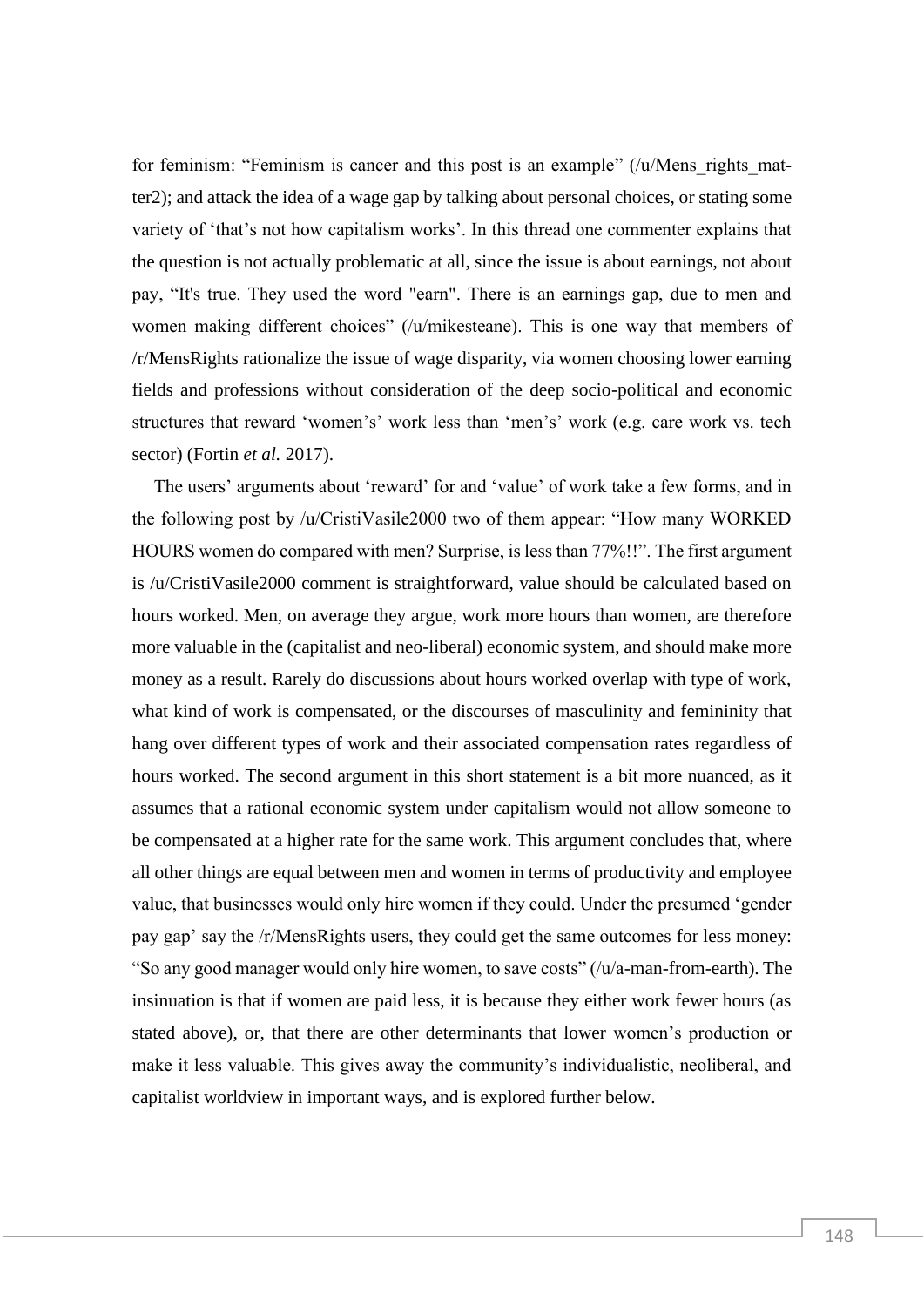While the anti-feminism is obvious in some parts of this post, it is more subtle in its critiques of the idea of a wage gap. These critiques are rooted in the neoliberal supposition that economic forces are rational and predictable, and the constituent factors that make up labour market participation and earnings are straightforward and logical (Boas, and Gans-Morse 2009; Cornwall 2016). They ignore, for example, family and care work as contributors to economies, as well as the historical devaluation of these kinds of work even when they are part of the paid-work economy (for example: daycare workers, personal support workers, and teachers in some jurisdictions) (Diekman *et al.* 2010). By ignoring these important elements, they also ignore the extensive feminist scholarship, theorization, and activist work that has been done to illuminate these issues with the intention of creating social change. Users in /r/MensRights demonstrate a foundational ethos of Western traditionalism around gendered work, roles, compensation, and power. The ideological positioning of choice in determining individual social and economic status comes from that same narrow traditionalism and is a familiar refrain from those who perceive their own power diminished by gains made by 'others'.

/r/TheRedPill, for their part, lament feminism in similar ways, but also go so far as to dismiss feminism altogether. In some cases, feminism is not viewed as a social movement for equality at all, but rather a test of men's resolve to maintain the patriarchy.

Just so you know, our society isn't run by women. This is a patriarchy and it's going to stay that way. It's going to stay that way because it's what we (men) want. And it's going to stay that way because it's what women want. You just think they don't because you misunderstand feminism. You think feminism is women wanting to dominate men. It's not. It's just another shit test, but on a macroscopic scale (/u/Sonny\_Luna – May 31, 2020).

Contrast the more nuanced ideas from /r/MensRights with the overt claims to gendered power and the correctness of male supremacy from /r/TheRedPill, and we can see the insidiousness of shared and diverse antifeminism.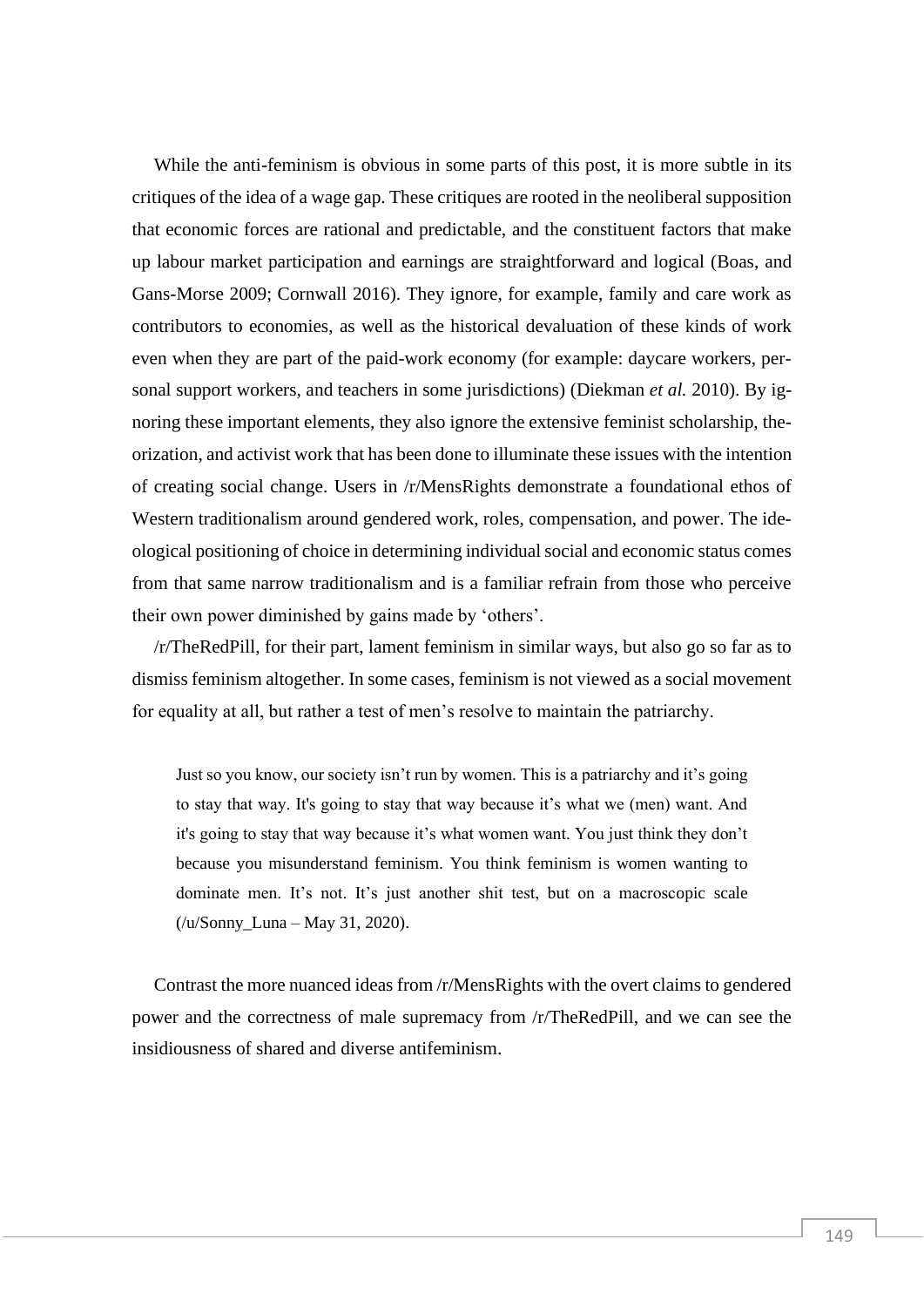#### *4.2. Men ≠ Women: fundamentally different beings*

The depth and toxicity of the antifeminism displayed by the users in /r/MensRights and /r/TheRedPill are indicative of anger and resentment at the perceived loss of power by men in Western society. It also demonstrates a politics of difference through the assumption of fundamental difference between men and women. The idea of fundamental difference takes a number of forms, each meant to separate men from women as a way of advocating male supremacy. The male supremacist advocacy is direct and overt through /r/TheRedPill, but is more subtle in /r/MensRights. In both communities the idea is couched in a biological determinism rooted in evolutionary psychology and sex roles, themselves largely anchored in what Debbie Ging calls "pseudo-scientific self-help manuals on heterosexual gender roles and relations" (Ging 2019a, 56).

The fundamental differences between men and women are foundational for /r/TheRedPill. /u/itiswr1tten provides a good example in the post "*TRP is Biology – Only the Truth Matters"* (2020). In this post, /u/itiswr1tten (a high-status contributor to the community) explains his interpretation of "the science of why biology instructs sex – and the conclusions about what biology defines to be male and female." In effect, /u/itiswr1tten tries to explain how human civilization is deeply rooted in sexual dimorphism and sexual strategies of men and women. He uses these ideas (attributed to evolutionary biologists Bret Weinstein and Heather Heying) to justify the ways that /r/TheRedPill men approach sexual relationships. As women have a singular set of needs, men choose to fulfill either the donation of 'good' genes, or support child rearing – *alpha fucks/beta bucks* (see example in the text of this post online and snippet below re: AF/BB).

/u/itiswr1tten's post is but one example from /r/TheRedPill in this topic area, and all serve to confirm one or more of the series of dichotomies between men and women identified by Shawn Van Valkenburgh in the sidebar content of /r/TheRedPill. Van Valkenburgh points out that for adherents to the Red Pill, "The observable world is considered the only valid source of empirical data, the "objective" analysis of which informs [their] conclusions about human nature and society" (2021, 7). For much of the writing on /r/TheRedPill little of that empirical data comes from scholarly research or pop-science, but rather from personal experience; 'seeing it for yourself'.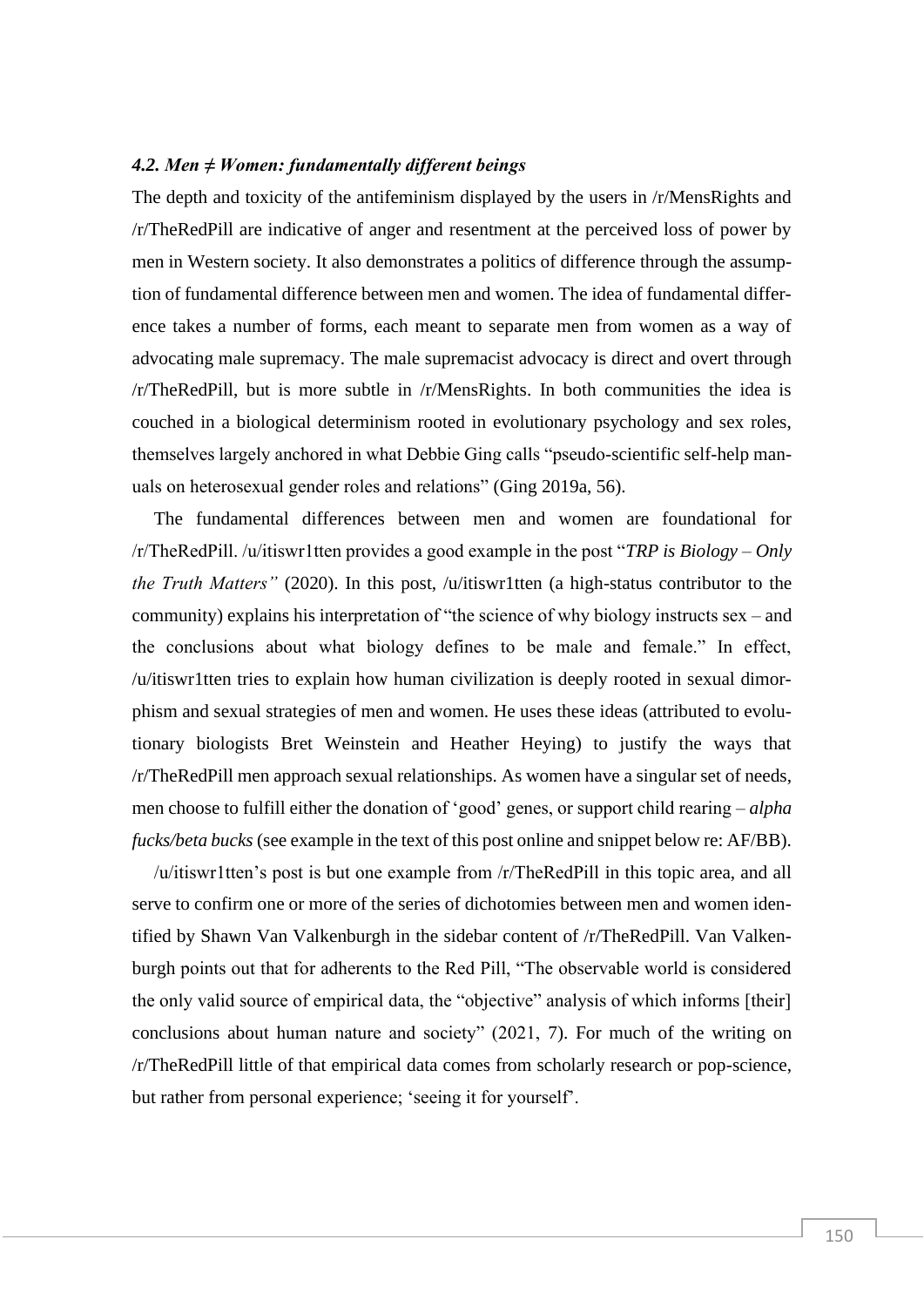The reality is that the core foundational material of TRP is very much based in biology. There is no need to fear biological determinism - understanding it will actually give you more freedom (thanks jojo this was a great point). What comes through goofy terms like AF/BB [Alpha Fucks/Beta Bucks] is in fact fully supported by the truth. Reject the lies where you see them, and you will see it for yourself (/u/itiswr1tten, 2020, The Cure for Cancer - para. 5).

One of the many aspects missing from /r/TheRedPill's interpretation of reality and objective analysis through biological determinism, is any concept of personal or confirmatory bias (Auxier, and Vitak 2019; Tait 2017). The members of this community, as they internalize these ideas of biological destiny (and its limitations) are unencumbered by the burden of having to consider the intersectional complexities of social order, race, power relationships, sex-gender systems (Crenshaw 1990; Rubin 2009), or even credible new science that challenges previous notions of evolutionary sex-roles (see Haas *et al.* 2020). Perhaps not coincidentally, and also unencumbered by rigorous interrogation, the biologically deterministic approach to human sexuality and reproductive behaviour also supports the Red Pill hierarchies between men – an example of the important intra-referential discourse that creates hierarchies between masculinities (Messerschmidt 2018; Schmitz, and Kazyak 2016).

As with many issues, the adherence to the concept of fundamental differences between men and women is somewhat more subtle in /r/MensRights, although no less important to the ideology of the group. For /r/MensRights, the expression of inherent biological differences is shrouded in anti-feminist critique where their comments about feminists apply to (almost) all women: "Thats exactty What the Problem with women especially feminists women are. What they say is exact the opposite from What they are doing. They say What is expected from them nothing more" (/u/Godudop, April 21, 2020). Feminists are a stand-in for women who make choices or hold beliefs that the men of /r/MensRights are unable to rationalize and this (over)generalization reveals, among other things, "a substantive knowledge gap about what feminism is/was" (Ging 2019a, 52). Just like racism, the subtle sexism and male supremacism can be far more effective and pervasive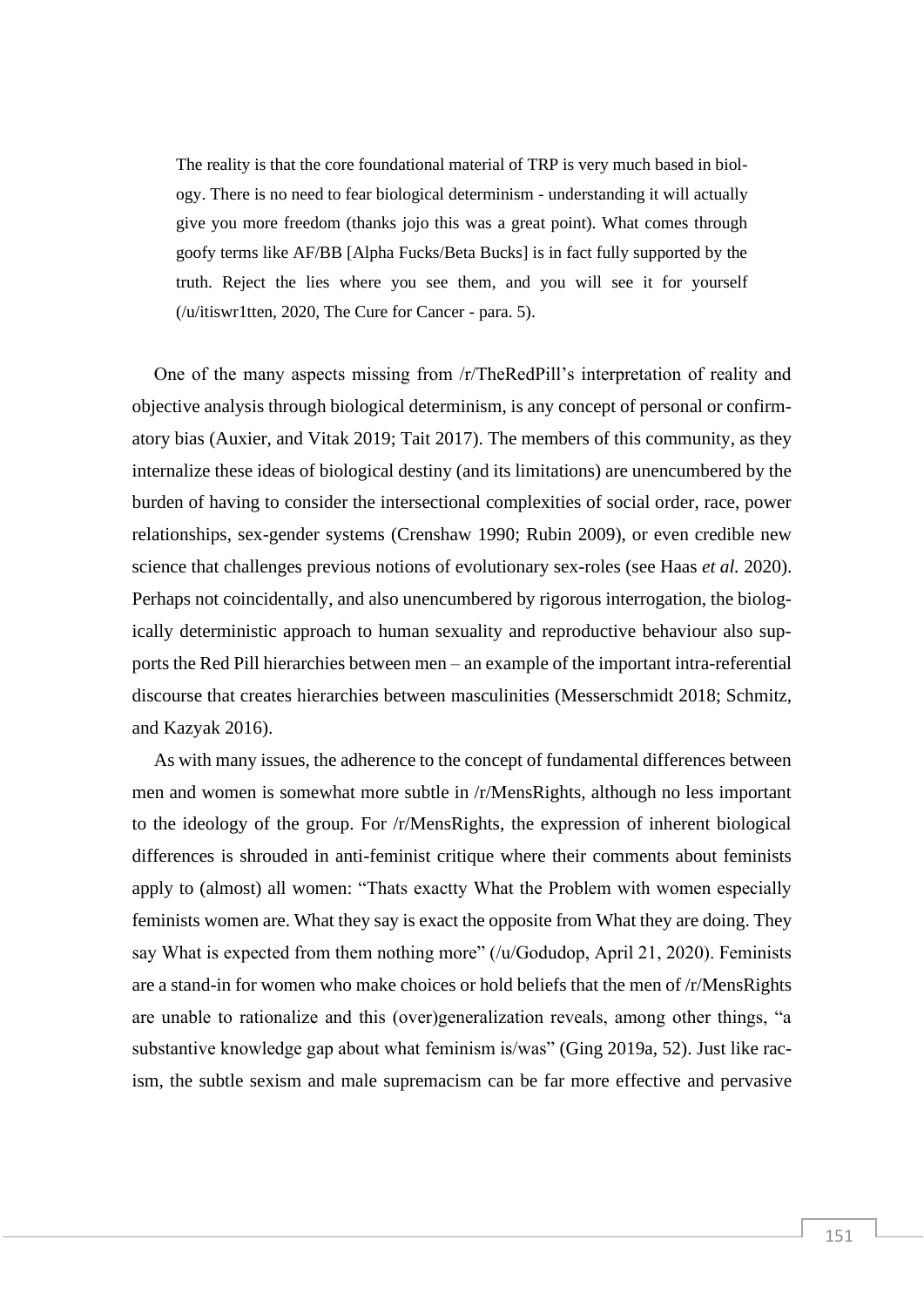than overt forms (Foucault 1979). The discourse on feminism in this subreddit is of particular importance because it is deeply gendered. The 'feminists' under scrutiny are always women (men who identify as feminists are always called 'male feminists'), and the tone of posts and comments that reference them are (almost always) derisive.

Women hating the fact that men are entering their spaces and as you can see these are feminists. The group I remind you who along with the rest of the left that called for the annihilation of male spaces and yet they can't handle men entering their spaces.

Hypocrisy!

Also. notice how a woman called said men losers and cucks. Didn't feminists say that men being cucks and lead by women were winners and stunning and brave?! (/u/tiredfromlife2019).

The anger at women, shrouded in critiques of feminism in /r/MensRights is complicated because women play several important roles in the ethos of the subreddit. Along with being the foil these men fight against, they are the object of sexual attraction, and supporters of the cause, so they must always occupy a multi-faceted role in the men's rights ideology.

#### *4.3. Someone's Getting Hit Tonight: Violence as a Lever*

When discussing violence in relation to /r/MensRights and /r/TheRedPill, it is important to begin by stating that neither community condones violence outright. While it would be a step too far to claim that either group abhors violence, moderators and users police overt calls for violence quickly and efficiently. Although this may stem from increased monitoring by reddit after updating community conduct policies beginning in 2018 (the communities do not want to be banned), it makes the communities' use of violence in their discourses of masculinity and sociality more interesting. Where the use of antifeminism and understandings of male/female difference were similar, the ways that /r/MensRights and /r/TheRedPill discuss the subject of violence is quite different.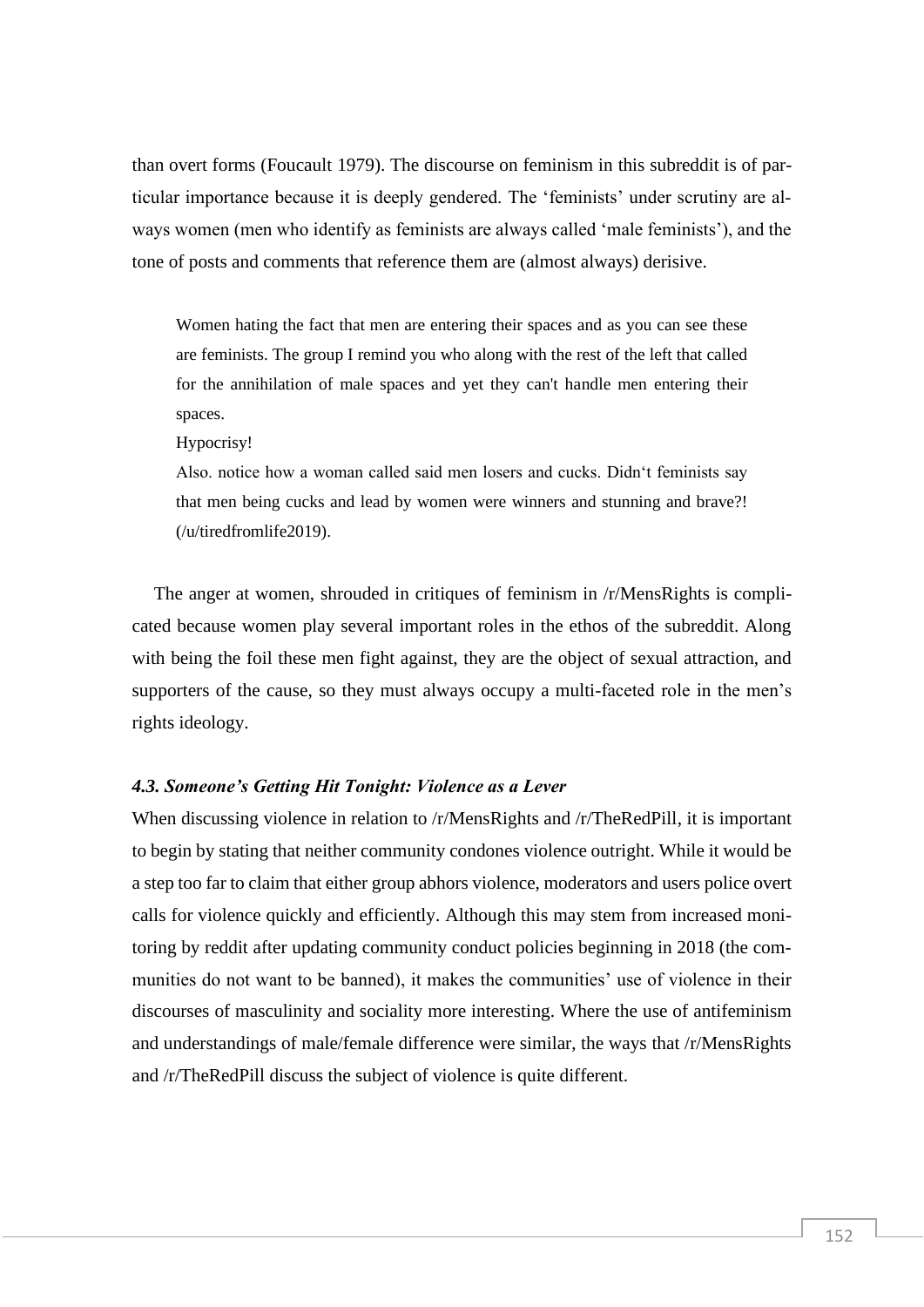Discussions of violence, or at least male tendencies toward violence, fall in line with intra-masculine hierarchies and the biological determinism so important to the community ideology of /r/TheRedPill.

Friends who have proven themselves loyal to your and your development deserve to have you back them up when times get tough. Lovers who do everything to please you deserve to be led through the path of love, and protected by those who would harm them. A man who cannot defend those he loves with tribal violence is no man at all. Remember your masculinity - you are called upon to fight (/u/LiveAFTSOV, 2020).

/u/LiveAFTSOV's statement is part of a very long post titled "*10 Virtues of Traditional & Sacred Masculinity"* and does a good job of elucidating both elements of Red Pill conceptualizations of violence: men's roles; and the embodiment of masculinity inherent in the actualization of violent behaviour. A Red Pill man should be willing and able to engage with violence. Rarely, however, do they call on men to engage with that (presumed) biologically engrained part of their existence. Instead, they discuss how to act violently is a part of male instinct – "It's also instinctual for a man to beat the shit out of another guy who has what he wants. It's also instinctual for a man to do a lot of things by force, rather than negotiation" (u/tyrryt – May 31, 2020), "Think about it, going back to our primal nature […] Mother nature has blessed us with these predispositions for a reason, and the main reason was probably the ability to use said strength advantage in order to forcefully procreate (or what thr modern World now commonly refers to as the act of 'rape')" (/u/lilennui – May 31, 2020). These instincts, though, are softened, calmed, or outlawed by civilization; "But we lock those men in a cage and take everything away from them" (/u/tyrryt – May 31, 2020), "We have taken away the ability of men to exert control over women by taking away their natural power and making them weak both mentally and physically" (u/lilennui – May 31, 2020). The lamentations of some members of the community notwithstanding, the dominance and control linked to patriarchal masculinity are essential to the worldview of Red Pill ideology in that it justifies the male supremacism that anchors their worldview (DiBranco 2020; Marwick, and Caplan 2018).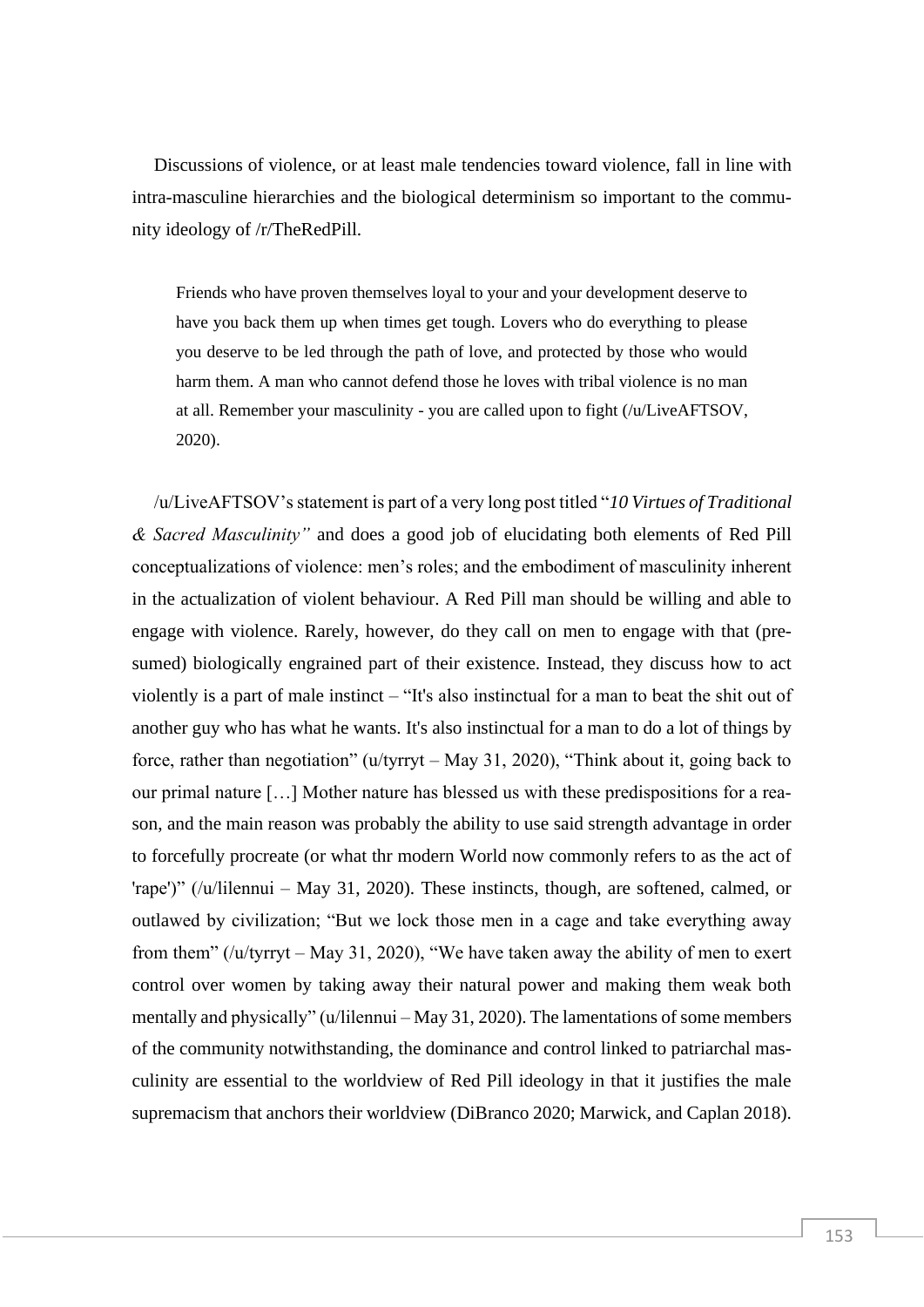/r/MensRights discussions rarely, if ever, turn to the idea of a male predisposition to violence. Most interactions discussing violence within this community are focused on domestic violence, and in particular the ways that male victims of domestic violence are silenced, shamed, or mistreated. Social approaches to understanding and addressing domestic violence, treatment of women versus men in cases of accused domestic violence, and general existential malaise about men's victimhood are common refrains. While the men in this group lament all domestic violence, they are especially conscious of the ways they see domestic violence perpetrated by women as ignored or taken less seriously. The post "*Domestic violence towards male is not a serious matter to most of the people in the society"* (u/robinwrightmac, April 1, 2020), contains a meme showing a supposed victim of woman-perpetrated domestic violence. The comments that address the meme follow a pattern where the men call out how problematic the meme would be if it depicted a female victim, interspersed with comments explaining that the meme is itself a joke. For the men's rights advocates in the thread, the meme itself is problematic as it makes light of male victims of domestic partner violence, joke or not. The fact that some people can also find the meme funny is a kind of meta-problematic, where men are seen to have internalized the idea that a man being physically assaulted by his partner is humorous. In response to one such comment, the original poster responds "This is what I wanted to point out. Violence against male is so lightly taken that it is meme-worthy. This shows the social hypocrisy like anything". For /r/MensRights, violence, rather than being a mark of masculinity and male evolutionary status, is an example of how men are oppressed. This oppression is not, as we might conclude through feminist or social justice lensing or the oppressive structures of patriarchy, but rather via society predisposed to ignore male pain and victims. "I worry about my future as a male. It feels like my constitutional rights mean nothing and I have no true legal protection from anything." (/u/SharpGalaxy 2020).

Discussions on violence are indicative of the ways internal discourses of masculinity within groups serve to police membership and enactments of 'proper' manhood, and for /r/MensRights and /r/TheRedPill they are deeply divergent. Still, both communities use violence as a lever in their own way, with much of the violence (although not all) being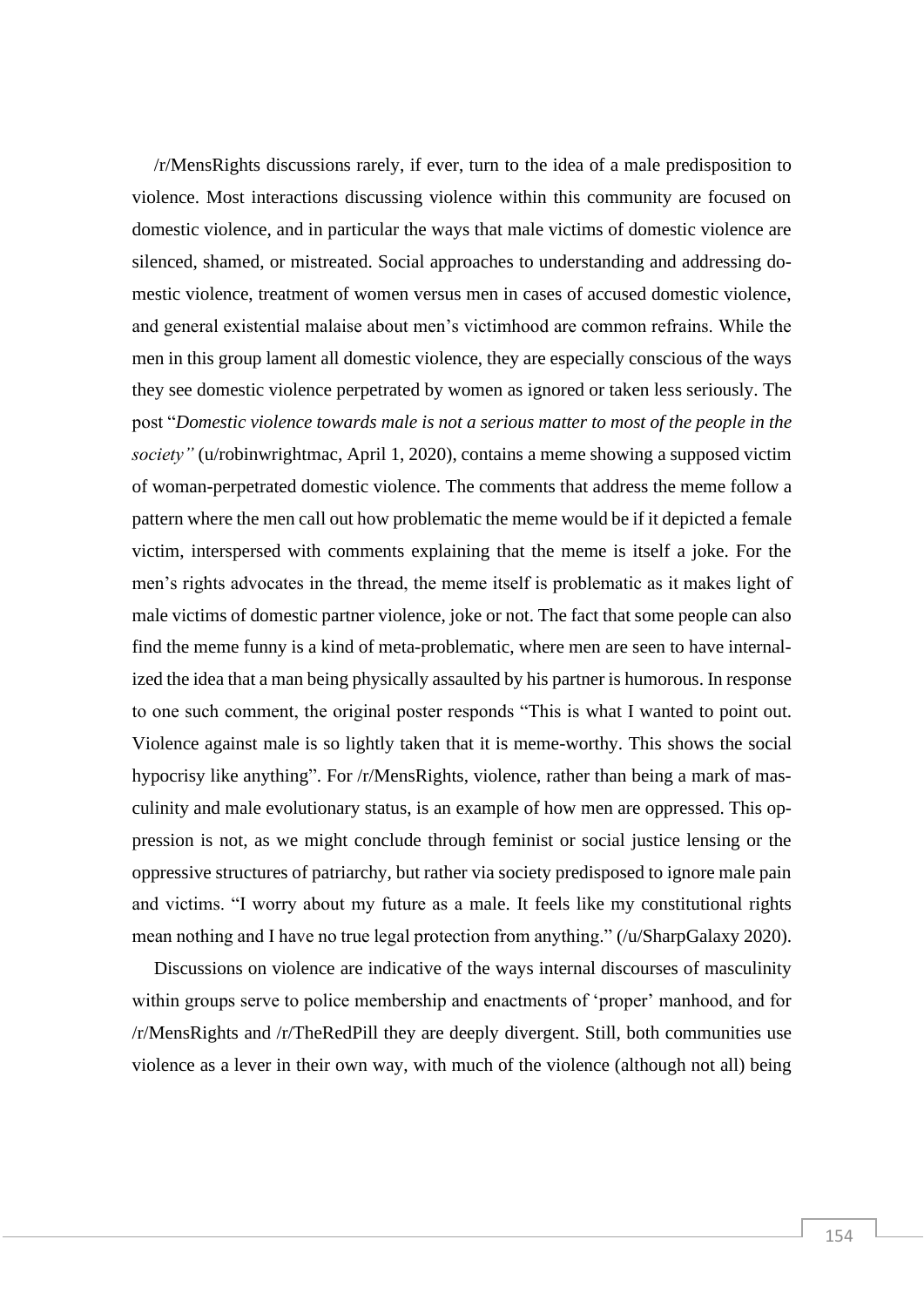targeted at men. Both groups use violence as one way to justify their ideological standpoints about men in society, and functionalize discourses of masculinity and power to make their points.

## **5. Conclusion**

Manosphere communities like /r/MensRights and /r/TheRedPill are complicated places. This paper has demonstrated that complexity by comparing and contrasting their antifeminist thought and rhetoric, uncritical understandings of difference between men and women, and their conceptualisations of violence as an asset or mode of male oppression. These groups both stake claims to a piece of the manosphere. They also create models of masculinity that are unique to them, but have things in common (Ging 2019b). Both subscribe to neoliberal, meritocratic ideas about value and social contribution (Van Valkenburgh 2021). Both place men, through biological imperatives of control, sacrifice, or logic and rationality, as biologically superior (Gotell, and Dutton 2016). Both see feminism as a social ill that harms men and women, and has done significant damage to individuals and society (Mamié *et al.* 2021; Rothermel 2020). Both advocate for male supremacy.

But, these groups are also distinct. Where /r/TheRedPill sees violence as a part of 'real men,' but calmed and contained by feminist power structures, /r/MensRights sees violence used against men as an important way that men are subordinated. /r/MensRights has space for (almost) all men, where /r/TheRedPill advocates for a specific kind of man and specific kind of 'alpha' masculinity – where there are good alphas and bad betas.

Give up the "beta ways" and they will stick around longer. Women want a dominant man. She should be proving herself to him and he should reward her when she acts in a way that benefits him and withdraw attention when she doesn't. Turn the tables around and shower her with undeserved affection and she will perceive herself to have more value than him, and it's Checkmate (/u/GlobalAsshat – May 25, 2020).

Through their discourses of masculinity, both /r/MensRights and /r/TheRedPill cast a figure of ideal manhood that necessarily (whether inadvertent or explicit) sanctions other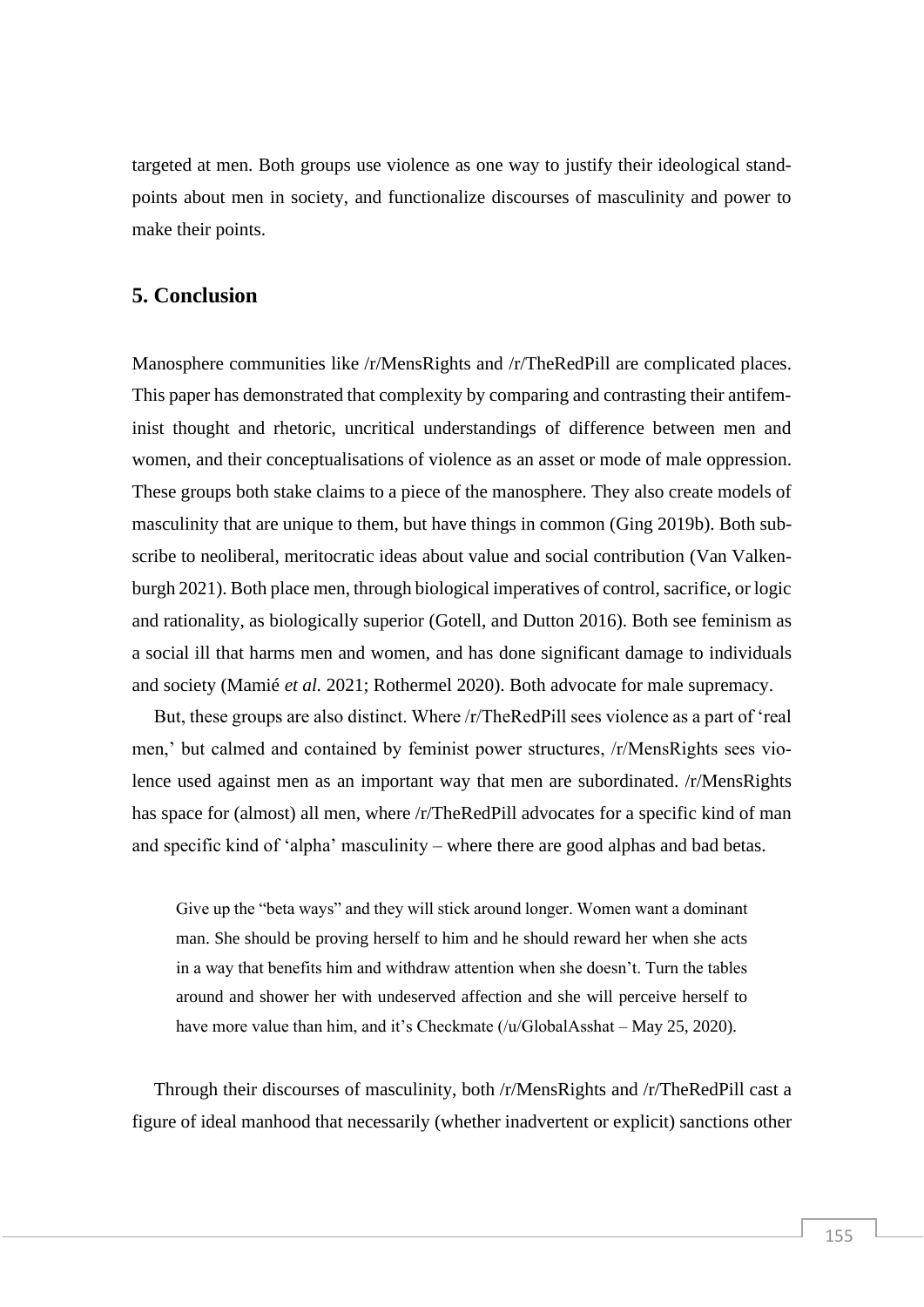men. While critiquing feminism, masculinity is policed via group ideological standpoints (Malin 2010), subordinating some men within groups that say they focus on the collective rights and/or biological imperatives of all men.

These similarities, differences, and unique places within the manosphere are important because they represent a large (and growing) segment of the population (Forscher, and Kteily 2020). As we face increased right-wing populism around the world, the permissive political spaces created by that infiltration into mainstream politics allow these groups to flourish (Aharoni, and Féron 2020; Boehme, and Isom Scott 2020). Manosphere groups become, then, manifestations of masculinity politics that thread masculinity and male supremacy into conventional political discussion with the intent of challenging established social narratives. They do this primarily through affective publics, having members invest time, personal capacity, and emotional capital in the ideological aims of the group, but also through the affordances of platforms like reddit that create spaces with little oversight where far-right ideology and pipelines toward extremism can take root (Cousineau 2021a; Munn 2019). They also do the work of policing dissent and shaping particular types of masculine ideology.

The expansion of these groups threatens equity work in all areas, especially gender equity, and should give us pause as we consider our social and gendered futures – especially in Western democracies. The election of Donald Trump, and the subsequent surge of white, male, and Christian supremacist actions (for example: the Soldiers of Odin in Scandinavia, Canada, and Australia)<sup>18</sup> are significant examples of the possible harms that continued exposure to ideologies of hate, supremacy, and domination can have on people and social structures. Continued study of elements of the manosphere, especially in locations like reddit, is essential to better understanding and working against the regressive ideological standpoints of these groups. For example, further work situating these groups

<sup>&</sup>lt;sup>18</sup> The Soldiers of Odin are a paramilitary fraternal organization, founded in Finland in 2015 (2016 in Canada) that describes itself as "a patriotic street patrol organization, which opposes harmful immigration, Islamization, and globalization, and aims at tackling the by-products caused by the aforementioned problems, like weakening of the security" (Kotonen 2019, 241). That has faced "accusations of racism, neo-Nazism, and white supremacism, due both to the group's anti-immigrant, anti-Islam stances, and the composition of its membership" (Archambault, and Veilleux-Lepage 2019, 273).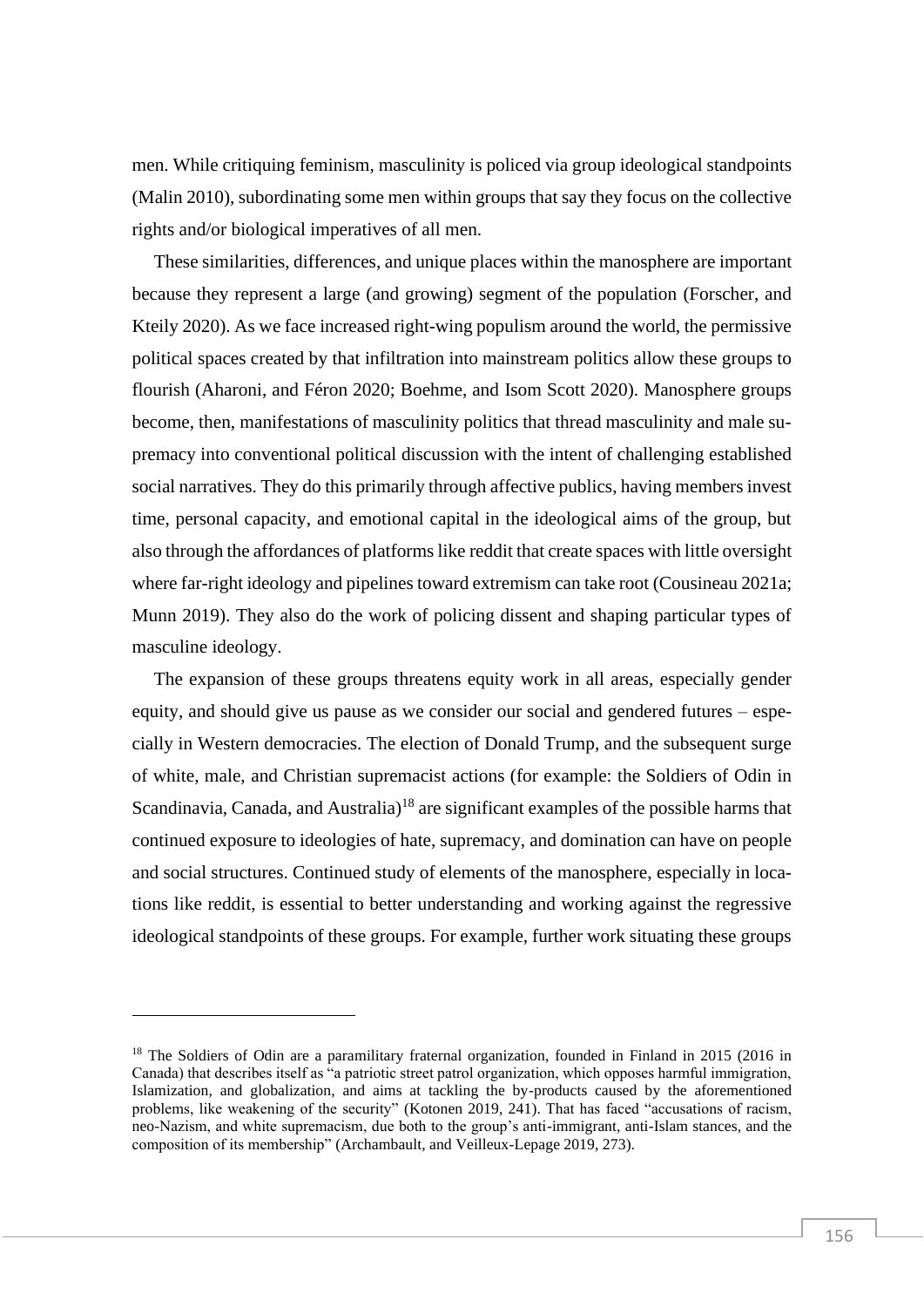on the far-right spectrum of political activity, as well as drawing lines between the dissolution of traditional fraternal organizations and the rise of these homosocial/fraternal extremist groups is important work to be done. At least some of the discourses of masculinity in spaces like /r/MensRights can seem innocuous at first glance – the loving father disillusioned with custody proceedings or the unwilling teenager signing up for selective service (i.e. the draft) – but even these are couched in a pervasive soft misogyny (Manne 2017). Better understanding these discourses, and especially how they intersect with, complement, and encourage more aggressive, domineering, and violent forms can help us recognize and stem the flow through the radicalization pipeline (Munn 2019). Knowing that the discourses of masculinity are different between manosphere communities also provides sites of resistance. Understanding, for example, that the kind of intra-masculine violence espoused by /r/TheRedPill is opposed and actively policed in /r/MensRights provides an opportunity to separate, and possibly divide, these elements of the manosphere. Fracturing of ideological communities has the effect of reducing numbers into ever-increasingly specific groups, making them easier to police via deplatforming or other means (see, for example Trans-Exclusionary Radical Feminists (TERFs) and /r/FemCels on reddit (Schofield 2021; Tiffany 2020). Highlighting irreconcilable ideological differences may be a way to split the manosphere and help reduce its collective reach. This research does some of that work.

## **References**

- Aharoni, S.B., and Féron, É. (2020), National populism and gendered vigilantism: The case of the Soldiers of Odin in Finland, in *Cooperation and Conflict*, vol. 55, no. 1, pp. 86-106, https://doi.org/10.1177/0010836719850207.
- Anonymous74829572010. (2020, April 27), *A question on my final exam on management class. [Online forum post].* Reddit, https://www.reddit.com/r/MensRights/comments/g8v9iw/a\_question\_on\_my\_final\_exam\_on\_management\_class/.
- Archambault, E., and Veilleux-Lepage, Y. (2019), "The Soldiers of Odin in Canada: The failure of a transnational ideology", in Bjørgo T., and Mareš, M. (eds. by), *Vigilantism*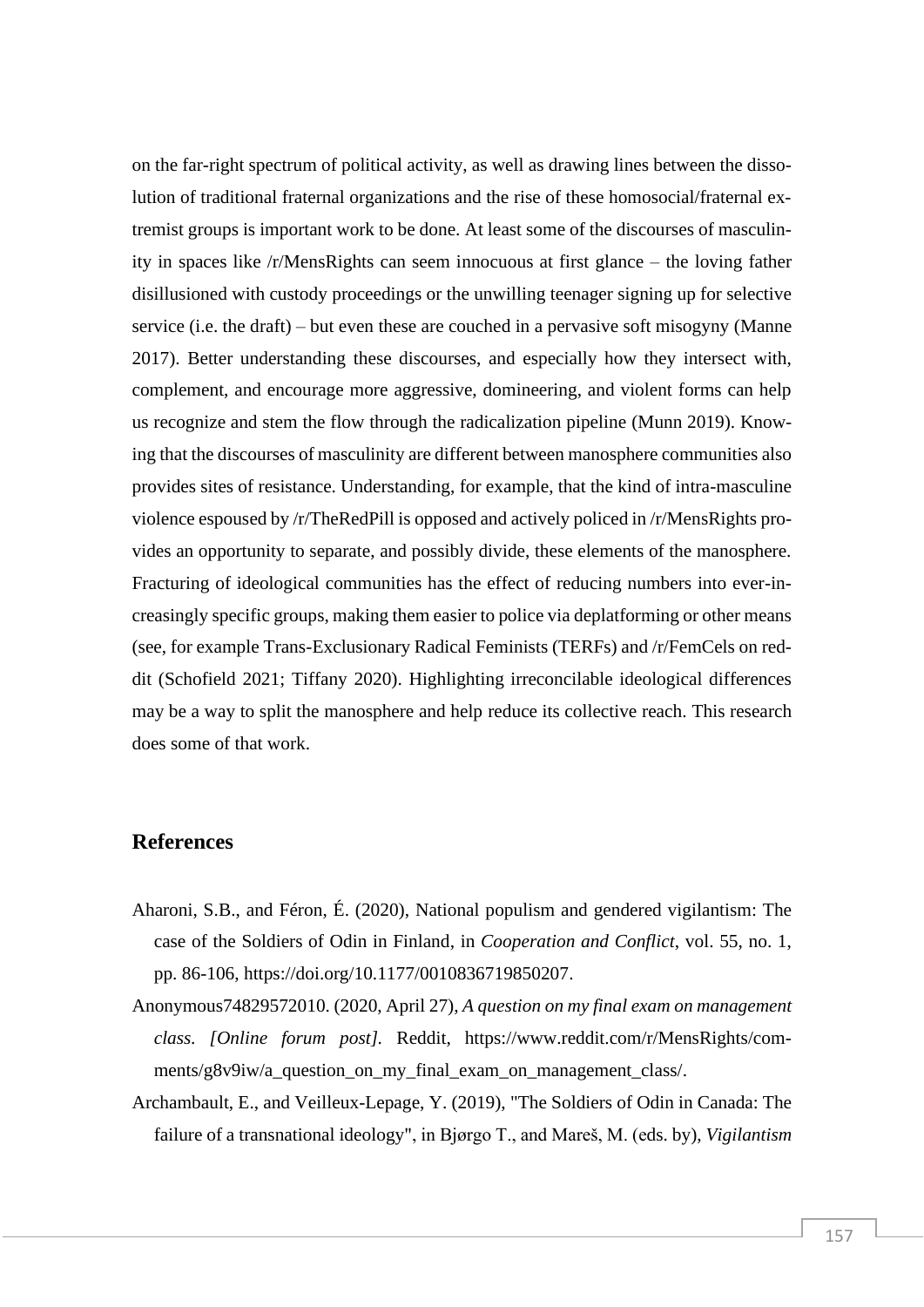*against migrants and minorities*, London, Routledge, pp. 272-285, https://library.oapen.org/bitstream/handle/20.500.12657/23655/9781138493803\_text.pdf?sequence=1#page=294.

- Atkinson, P., Delamont, S., and Housley, W. (2008), *Contours of Culture: Complex Ethnography and the Ethnography of Complexity*, Lanham. State, Rowman Altamira.
- Auxier, B.E., and Vitak, J. (2019), Factors Motivating Customization and Echo Chamber Creation Within Digital News Environments, in *Social Media + Society*, vol. 5, no. 2, pp. 1-13, https://doi.org/10.1177/2056305119847506.
- Basu, T. (2020, February 7), The "manosphere" is getting more toxic as angry men join the incels, in *MIT Technology Review*, https://www.technologyreview.com/2020/02/07/349052/the-manosphere-is-getting-more-toxic-as-angrymen-join-the-incels/.
- BBC News. (2018, April 26), *How rampage killer became misogynist "hero.",* https://www.bbc.com/news/world-us-canada-43892189.
- Beaulieu, A. (2004), Mediating ethnography: Objectivity and the making of ethnographies of the internet, in *Social Epistemology*, vol. 18, no. 2-3, pp. 139-163, https://doi.org/10.1080/0269172042000249264.
- Boas, T.C., and Gans-Morse, J. (2009), Neoliberalism: From New Liberal Philosophy to Anti-Liberal Slogan, in *Studies in Comparative International Development*, vol. 44, no. 2, pp. 137-161, https://doi.org/10.1007/s12116-009-9040-5.
- Boehme, H.M., and Isom Scott, D.A. (2020), Alt-White? A Gendered Look at "Victim" Ideology and the Alt-Right, in *Victims & Offenders*, vol. 15, no. 2, pp. 174-196, https://doi.org/10.1080/15564886.2019.1679308.
- Camp, B.H., and Dunlap, R. (2020), "The enduring relevance of third places", in Glover T.D., and Sharpe, E.K. (eds. by), *Leisure Communities: Rethinking Mutuality, Collective Identity and Belonging in the New Century*, London, Routledge, pp. 17-27.
- Carlson, C.R., and Cousineau, L.S. (2020), Are You Sure You Want to View This Community? Exploring the Ethics of Reddit's Quarantine Practice, in *Journal of Media Ethics*, vol. 35, no. 4, pp. 202-213, https://doi.org/10.1080/23736992.2020.1819285.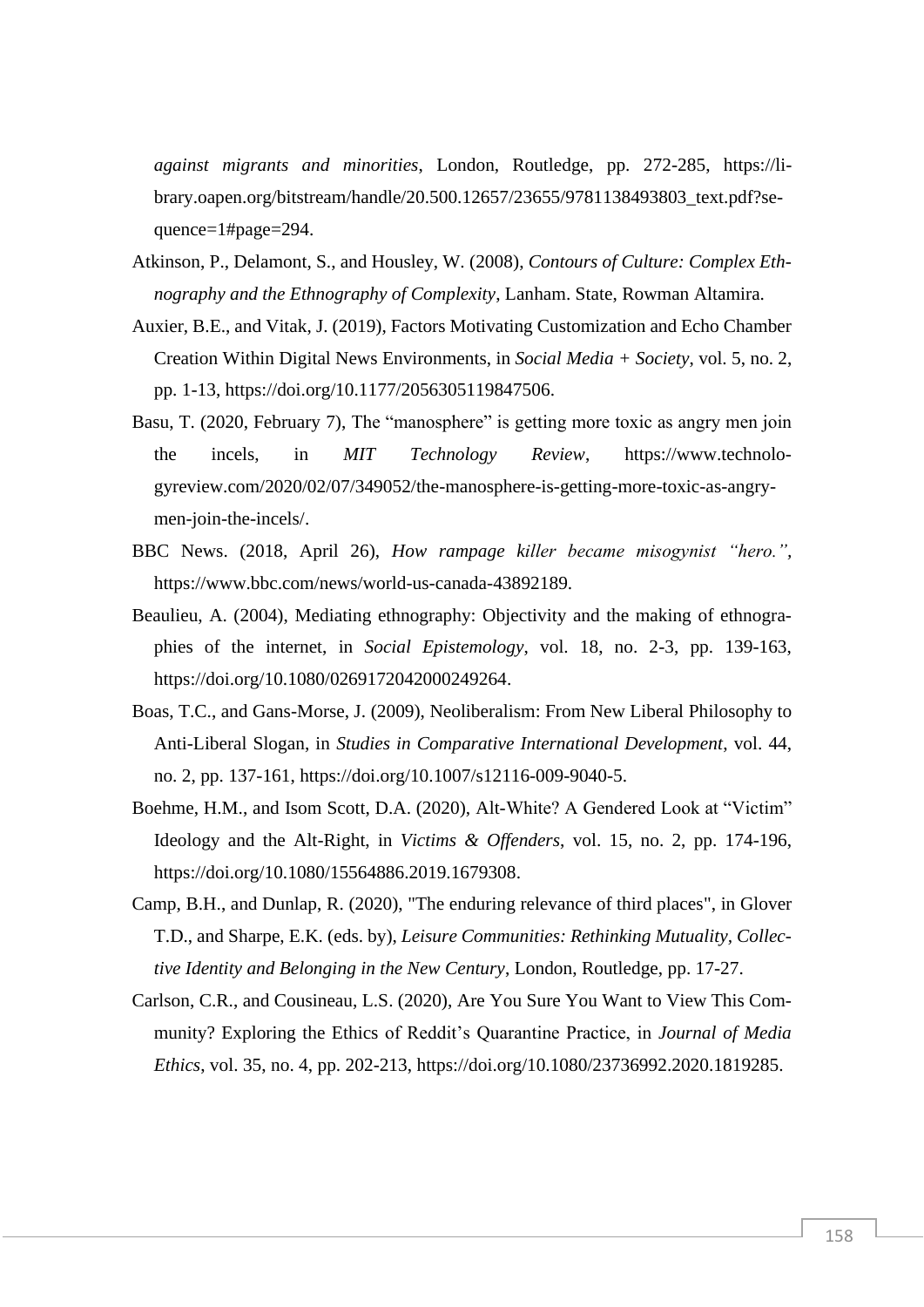- Chandrasekharan, E., Jhaver, S., Bruckman, A., and Gilbert, E. (2020), Quarantined! Examining the Effects of a Community-Wide Moderation Intervention on Reddit, in *ArXiv:2009.11483 [Cs]*, http://arxiv.org/abs/2009.11483.
- Christensen, W., and Suess, R. (1978), Hobbyist Computerized Bulletin Board, in *Byte Magazine*, vol. 3, no. 11, pp. 150-157.
- Connell, R.W. (2005), *Masculinities* (2nd ed.), Oakland, CA, University of California Press.
- Cornwall, A. (2016), "Introduction: Masculinities under Neoliberalism", in Cornwall, A., Karioris, F.G., and Lindisfarne, N. (eds. by), *Masculinities under Neoliberalism*, London, Zed Books Ltd, pp. 1-28.
- Couldry, N. (2003), Digital divide or discursive design? On the emerging ethics of information space, in *Ethics and Information Technology*, vol. 5, no. 2, pp. 89-97.
- Cousineau, L.S. (2021a), "'A Positive Identity for Men'? Pathways to far-right participation through Reddit's /r/MensRights and /r/TheRedPill", in Devries, M., Judith, B.and Watts. R. (eds. by), *Rise of the Far Right: Technologies of Recruitment and Mobilization*, Lanham. State, Rowman & Littlefield, pp. 1-18.
- Cousineau, L.S. (2021b), "Sex, Power, and Body Control: Men's rights leisure participation and neoliberal discourses of power and control", in Parry, D.C., and Johnson , C.W. (eds. by), *Promiscuous Perspectives: Explorations of Sex and Leisure*, Routledge, pp. 73-90.
- Crenshaw, K. (1990), Mapping the margins: Intersectionality, identity politics, and violence against women of color, in *Stanford Law Review*, 43, pp. 1241-1300.
- Danley, S. (2018), An activist in the field: Social media, ethnography, and community. *Journal of Urban Affairs*, pp. 1-17, https://doi.org/10.1080/07352166.2018.1511797.
- De Seta, G. (2020), Three lies of digital ethnography, in *Journal of Digital Social Research*, vol. 2, no. 1, pp. 77-97, https://doi.org/10.33621/jdsr.v2i1.24.
- DeCook, J. (2019), How Deep Does the Rabbit Hole Go? The "Wonderland" of r/TheRedPill and Its Ties to White Supremacy, in *Boundary 2*, *The New Extremism-Special Issue*, n.p.
- Denzin, N.K., and Giardina, M.D. (2019), *Qualitative Inquiry at a Crossroads: Political, Performative, and Methodological Reflections*, London, Routledge.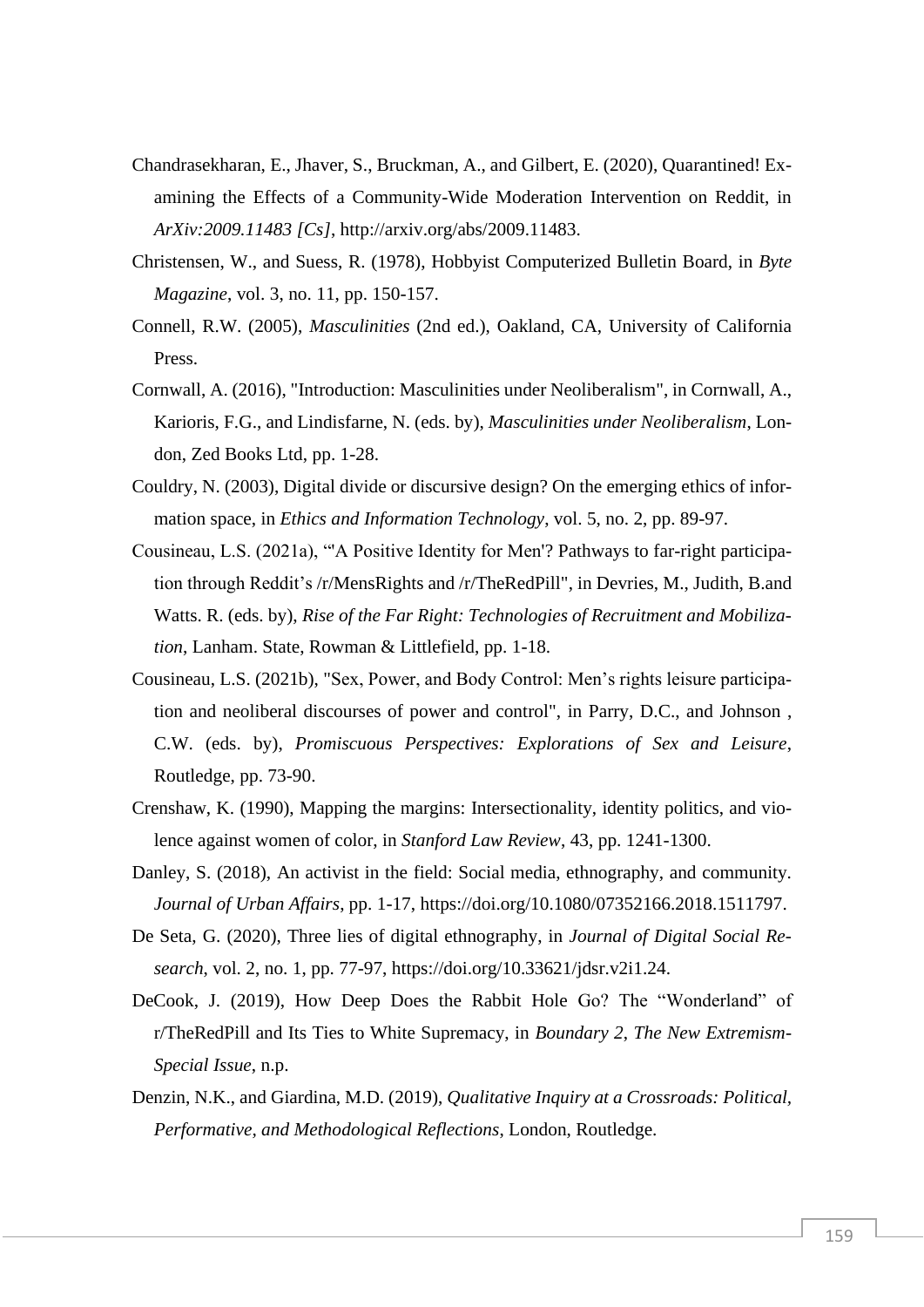- DiBranco, A. (2020), *Male Supremacist Terrorism as a Rising Threat*, https://icct.nl/publication/male-supremacist-terrorism-as-a-rising-threat/.
- Diekman, A., Brown, E., Johnston, A., and Clark, E. (2010), Seeking Congruity between Goals and Roles: A New Look at Why Women Opt out of Science, Technology, Engineering, and Mathematics Careers, in *Psychological Science*, vol. 21, no. 8, pp. 1051-1057, https://doi.org/10.1177/0956797610377342.
- Dignam, P.A., and Rohlinger, D.A. (2019), Misogynistic Men Online: How the Red Pill Helped Elect Trump, in *Signs: Journal of Women in Culture and Society*, vol. 44, no. 3, pp. 589-612, https://doi.org/10.1086/701155.
- Edwards, B. (2020, August 29), *Remember BBSes? Here's How You Can Visit One Today*. How-To Geek, https://www.howtogeek.com/686600/remember-bbses-hereshow-you-can-visit-one-today/.
- Farrell, W. (1975), *Liberated Man: Beyond Masculinity: Freeing Men their Relationships with Women*, New York City, Bantam Books.
- Farrell, W. (1996), *The Myth of Male Power*, New York City, Berkley Books.
- Fasteau, M.F. (1974), *The Male Machine*, New York City, McGraw-Hill.
- Forscher, P.S., and Kteily, N.S. (2020), A Psychological Profile of the Alt-Right. *Perspectives on Psychological Science*, vol. 15, no. 1, pp. 90-116, https://doi.org/10.1177/1745691619868208.
- Fortin, N.M., Bell, B., and Böhm, M. (2017), Top earnings inequality and the gender pay gap: Canada, Sweden, and the United Kingdom, in *Labour Economics*, 47, pp. 107- 123, https://doi.org/10.1016/j.labeco.2017.05.010.
- Foucault, M. (1979), *Discipline and Punish: The Birth of the Prison*, Vintage Books.
- Fox, J. (2004), How Men's Movement Participants View Each other, in *The Journal of Men's Studies*, vol. 12, no. 2, pp. 103-118, https://doi.org/10.3149/jms.1202.103.
- Ging, D. (2019a), "Bros v. Hos: Postfeminism, Anti-feminism and the Toxic Turn in Digital Gender Politics", in Ging, D., and Siapera, E. (eds. by), *Gender Hate Online: Understanding the New Anti-Feminism*, London, Palgrave MacMillan, pp. 45-68.
- Ging, D. (2019b), Alphas, Betas, and Incels: Theorizing the Masculinities of the Manosphere, in *Men and Masculinities*, vol. 22, no. 4, pp. 638-657, https://doi.org/10.1177/1097184X17706401.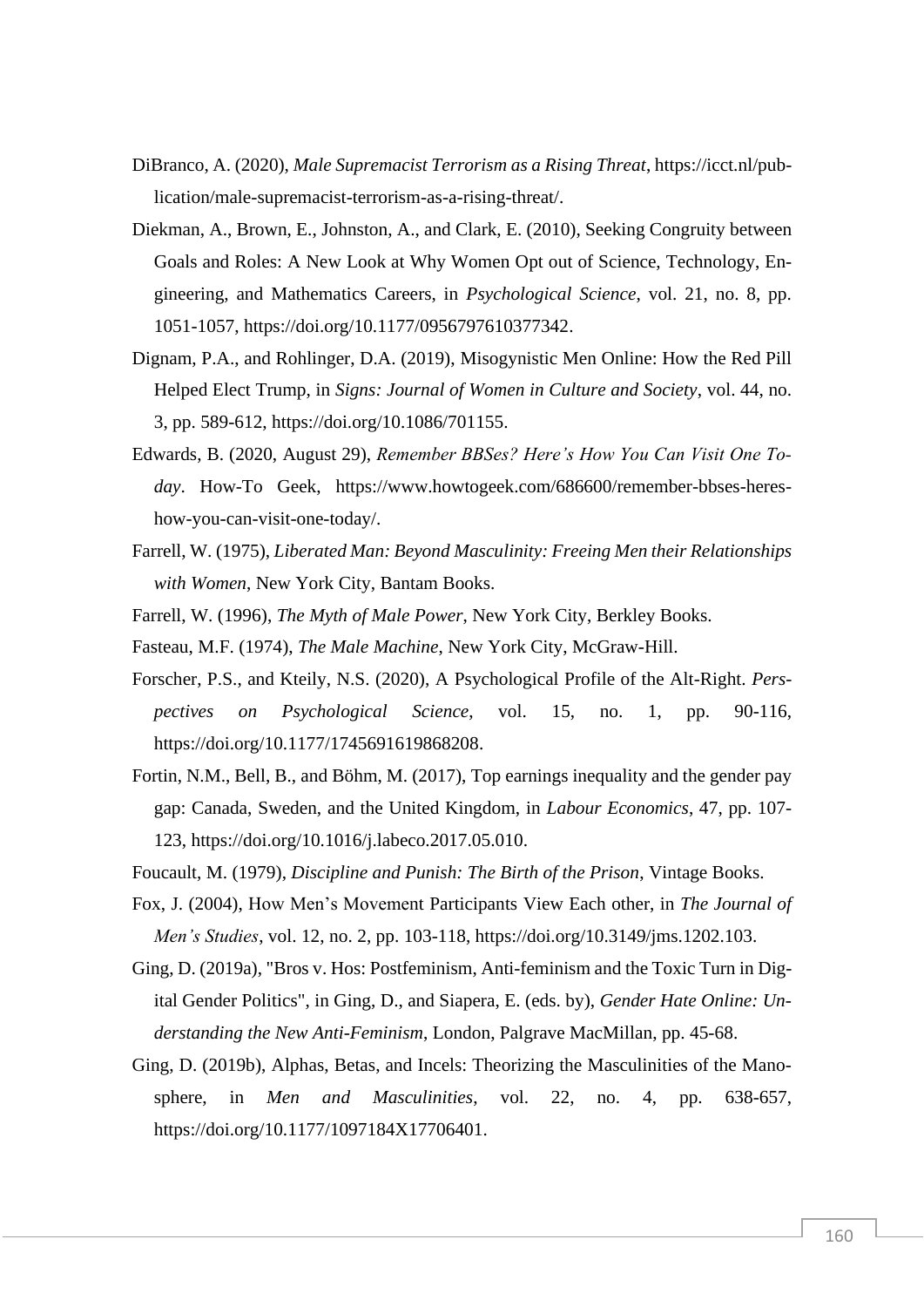- Goldberg, H. (1976), *The Hazards of Being Male: Surviving the Myth of Masculine Privilege*, UK, Wellness Institute, Inc.
- Gotell, L., and Dutton, E. (2016), Sexual Violence in the 'Manosphere': Antifeminist Men's Rights Discourses on Rape, in *International Journal for Crime, Justice and Social Democracy*, vol. 5, no. 2, pp. 65-80, https://doi.org/10.5204/ijcjsd.v5i2.310.
- Green, K., Kukan, Z., and Tully, R.J. (2017), Public perceptions of "negging": Lowering women's self-esteem to increase the male's attractiveness and achieve sexual conquest, in *Journal of Aggression, Conflict and Peace Research*, vol. 9, no. 2, pp. 95- 105, http://dx.doi.org.proxy.lib.uwaterloo.ca/10.1108/JACPR-06-2016-0235.
- Gullion, J.S. (2018), *Diffractive Ethnography: Social Sciences and the Ontological Turn*, London, Routledge.
- Haas, R., Watson, J., Buonasera, T., Southon, J., Chen, J.C., Noe, S., Smith, K., Llave, C. V., Eerkens, J., and Parker, G. (2020), Female hunters of the early Americas. *Science Advances*, vol. 6, no. 45, eabd0310, https://doi.org/10.1126/sciadv.abd0310.
- Ironwood, I. (2013), *The manosphere: A new hope for masculinity* (First Kindle edition), North Carolina, United States, Red Pill Press.
- Isai, V., Potter, M., Yang, J., Keung, N., Monsebraaten, L., and Campion-Smith, B. (2018, April 24), Who is Alek Minassian, the man accused in the van rampage? | The Star, in *Thestar.Com*, https://www.thestar.com/news/gta/2018/04/24/who-is-alek-minassianthe-man-accused-in-the-van-rampage.html.
- Johnson, C.W., and Cousineau, L.S. (2018), "Manning Up and Manning On: Masculinities, Hegemonic Masculinity, and Leisure Studies", in Parry, D.C. (ed. by), *Feminisms in Leisure Studies: Advancing a Fourth Wave*, vol. 1-Book, Section, London, Routledge, pp. 126-148.
- Jones, C., Trott, V., and Wright, S. (2020), Sluts and soyboys: MGTOW and the production of misogynistic online harassment, in *New Media & Society*, vol. 22, no 10, pp. 1903-1921, https://doi.org/10.1177/1461444819887141.
- Kanuha, V.K. (2000), "Being" Native versus "Going Native": Conducting Social Work Research as an Insider, in *Social Work*, vol. 45, no. 5, pp. 439-447, https://doi.org/10.1093/sw/45.5.439.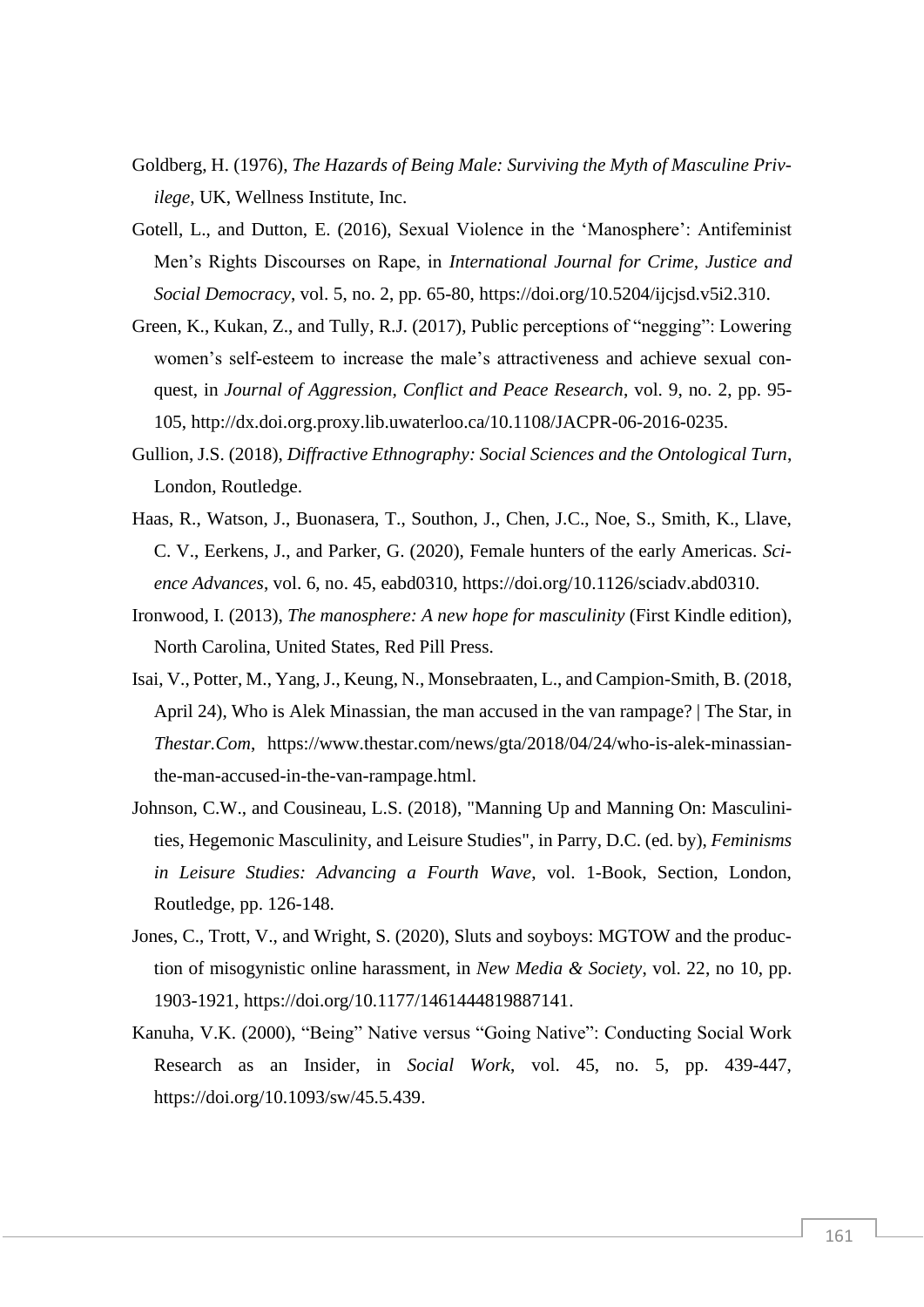- Kietzmann, J.H., Hermkens, K., McCarthy, I.P., and Silvestre, B.S. (2011), Social media? Get serious! Understanding the functional building blocks of social media, in *Business Horizons*, vol. 54, no. 3, pp. 241-251, https://doi.org/10.1016/j.bushor.2011.01.005.
- Kini, A.N. (2017, November 15), How Reddit Is Used to Indoctrinate Young Men Into Becoming Misogynists, in *Vice*, https://www.vice.com/en\_ca/article/gyj3yw/how-reddit-is-used-to-indoctrinate-young-men-into-becoming-misogynists.
- Kipnis, A. (1995), The Postfeminist Men's Movement, in Kimmel, M.S. (ed. by), *The politics of manhood: Profeminist men respond to the mythopoetic men's movement (and the mythopoetic leaders answer*), Philadelphia, Pennsylvania, Temple University Press, pp. 275-286.
- Kotonen, T. (2019), "The Soldiers of Odin Finland", in Bjørgo, T. and Mareš, M. (eds. by), *Vigilantism against Migrants and Minorities* (1<sup>st</sup> ed.), London, Routledge, pp. 241-256, https://doi.org/10.4324/9780429485619-15.
- Kozinets, R.V. (2019), *Netnography: The essential guide to qualitative social media research* (3rd ed.), New York, SAGE Publications.
- Lajoie, J. (2019), *Technologies of Identity: A Queer Media Archaeology* [PhD, University of Waterloo], https://uwspace.uwaterloo.ca/bitstream/handle/10012/15325/Lajoie\_Jason.pdf?sequence=3&isAllowed=y.
- Light, B., Burgess, J., and Duguay, S. (2018), The walkthrough method: An approach to the study of apps, in *New Media & Society*, vol. 20, no. 3, pp. 881-900, https://doi.org/10.1177/1461444816675438.
- Malin, B.J. (2010), Viral manhood: Niche marketing, hard-boiled detectives and the economics of masculinity, in *Media, Culture & Society*, vol. 32, no. 3, pp. 373-389.
- Mamié, R., Ribeiro, M.H., and West, R. (2021), Are Anti-Feminist Communities Gateways to the Far Right? Evidence from Reddit and YouTube, in *ArXiv:2102.12837 [Cs]*, http://arxiv.org/abs/2102.12837.

Manne, K. (2017), *Down Girl: The Logic of Misogyny*, Oxford, Oxford University Press.

Marwick, A.E. (2017), Scandal or sex crime? Gendered privacy and the celebrity nude photo leaks. *Ethics and Information Technology*, vol. 19, no. 3, pp. 177-191, https://doi.org/10.1007/s10676-017-9431-7.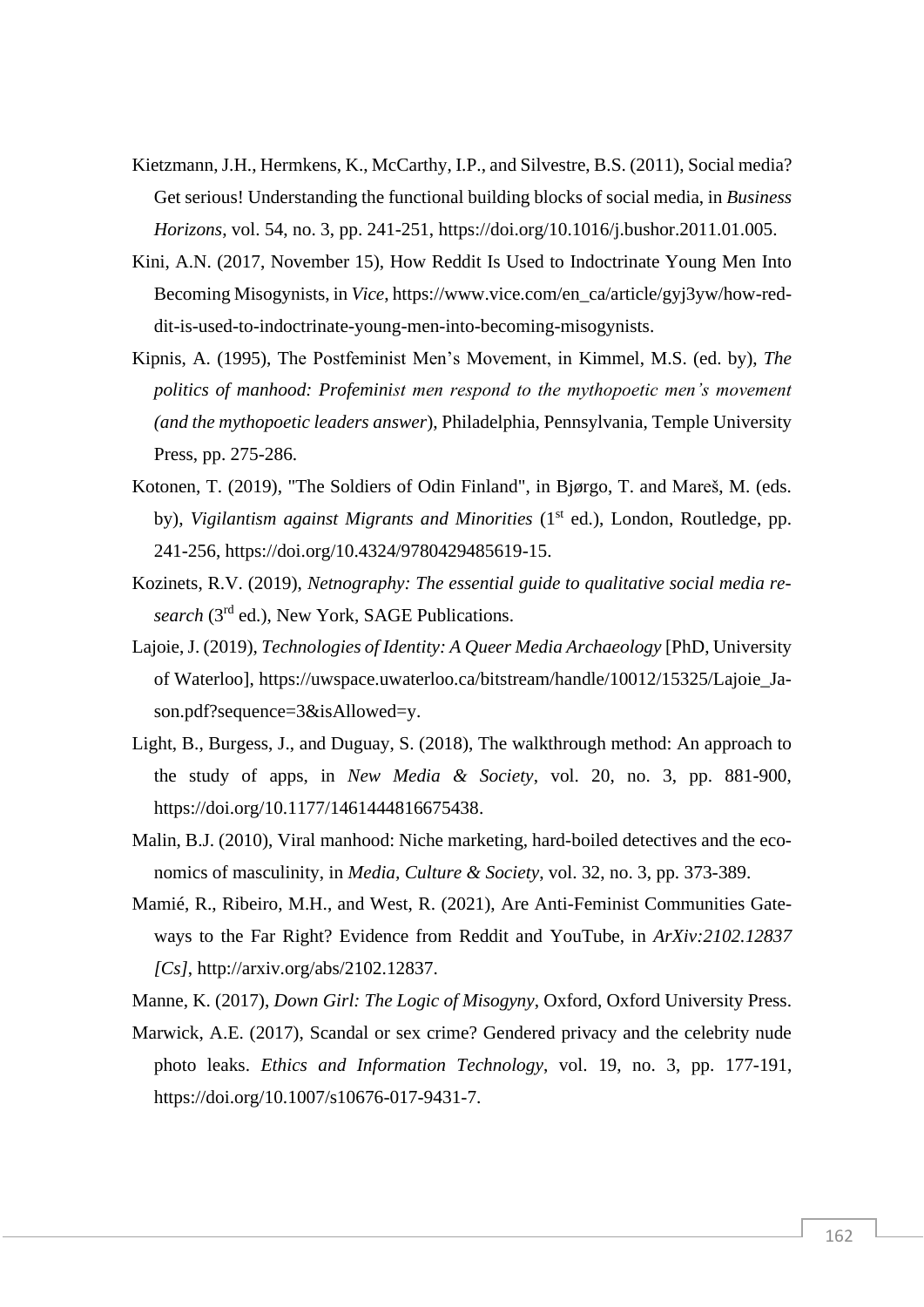- Marwick, A.E., and Caplan, R, (2018), Drinking male tears: Language, the manosphere, and networked harassment, in *Feminist Media Studies*, vol. 18, n. 4, pp. 543-559, https://doi.org/10.1080/14680777.2018.1450568.
- Massanari, A.L. (2015), *Participatory culture, community, and play: Learning from Reddit*, Pieterlen, Peter Lang.
- Massanari, A.L., and Chess, S. (2018), Attack of the 50-foot social justice warrior: The discursive construction of SJW memes as the monstrous feminine, in *Feminist Media Studies*, vol. 18, n. 4, pp. 525-542, https://doi.org/10.1080/14680777.2018.1447333.
- McKeown, J.K.L. (2020), "Friendships in the singlehood: Examining leisure and community for single adult women", in Glover, T.D., and Sharpe, E.K. (eds. by), *Leisure Communities: Rethinking Mutuality, Collective Identity and Belonging in the New Century*, London, Routledge, pp. 38-47.
- Messerschmidt, J.W. (2018), *Hegemonic Masculinity: Formulation, Reformulation, and Amplification*, Lanham. State, Rowman & Littlefield.
- Messner, M.A. (2016), Forks in the Road of Men's Gender Politics: Men's Rights vs Feminist Allies, in *International Journal for Crime, Justice and Social Democracy*, vol. 5, no. 2, pp. 6-20, https://doi.org/10.5204/ijcjsd.v5i2.301.
- Messner, M.A. (1998), The Limits of "The Male Sex Role": An Analysis of the Men's Liberation and Men's Rights Movements' Discourse, in *Gender & Society*, vol. 12, no. 3, pp. 255-276.
- Molina, R.G. (2017), From lurkers to listeners: Introducing the concept of online listening into political communication studies, in *Global Media Journal*, vol. 14, no. 27, pp. 107-123.
- Mountford, J. (2018), Topic Modeling The Red Pill, in *Social Sciences*, vol. 7, no. 3, pp. 42, https://doi.org/10.3390/socsci7030042.
- Munn, L. (2019), Alt-right pipeline: Individual journeys to extremism online, in *First Monday*, vol. 24, no. 6, https://doi.org/10.5210/fm.v24i6.10108.
- Myers West, S. (2018), Censored, suspended, shadowbanned: User interpretations of content moderation on social media platforms, in *New Media & Society*, vol. 20, no. 11, pp. 4366-4383, https://doi.org/10.1177/1461444818773059.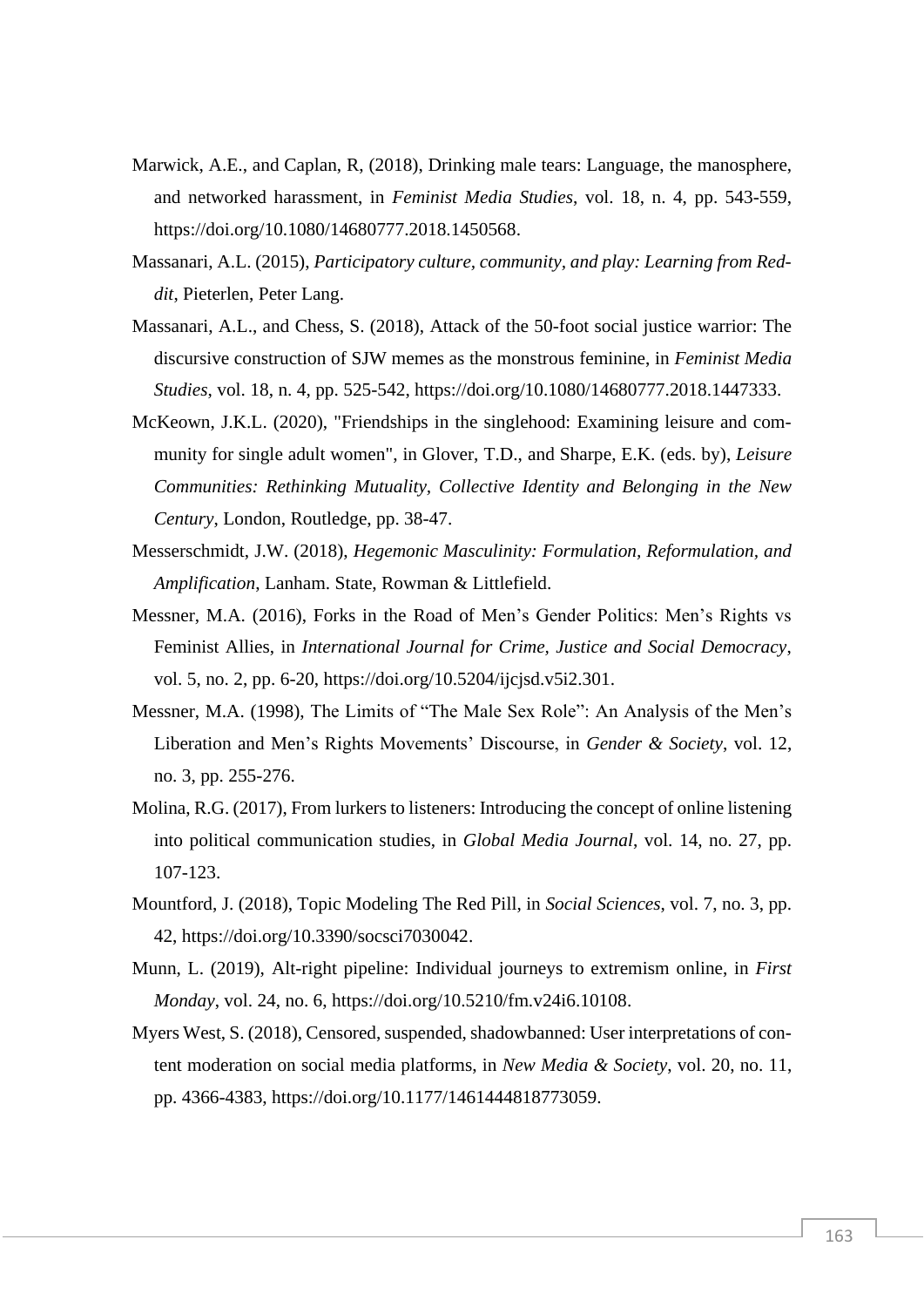- Ohanian, A. (2016), *Without Their Permission: The Story of Reddit and a Blueprint for How to Change the World*, New York City, Grand Central Publishing.
- Oldenburg, R. (1999), *The Great Good Place: Cafes, Coffee Shops, Bookstores, Bars, Hair Salons, and Other Hangouts at the Heart of a Community*, Vanves, FR, Hachette Books.
- Paccagnella, L. (1997), Getting the Seats of Your Pants Dirty: Strategies for Ethnographic Research on Virtual Communities, in *Journal of Computer-Mediated Communication*, vol. 3, no.1, n.p., https://doi.org/10.1111/j.1083-6101.1997.tb00065.x.
- Papacharissi, Z. (2015), *Affective Publics: Sentiment, Technology, and Politics*, Oxford, Oxford University Press.
- Pariser, E. (2011), *The Filter Bubble: What The Internet Is Hiding From You*, London, Penguin Books Limited.
- Pearce, W., Özkula, S.M., Greene, A.K., Teeling, L., Bansard, J.S., Omena, J.J., and Rabello, E.T. (2020), Visual cross-platform analysis: Digital methods to research social media images, in *Information, Communication & Society*, vol. 23, no. 2, pp. 161- 180, https://doi.org/10.1080/1369118X.2018.1486871.
- Read, M. (2019, Februar*y 8), How The Matrix's Red Pill Became the Internet's Delusional Drug of Choice, in Vulture*, https://www.vulture.com/2019/02/the-matrix-redpill-internet-delusional-drug.html.
- Reddit.com. (2016), *About.reddit.com*, https://about.reddit.com.
- Reeve, E. (2018, August 2), This is what the life of an incel looks like, in *Vice News*, https://news.vice.com/en\_us/article/7xqw3g/this-is-what-the-life-of-an-incel-lookslike.
- *R/MensRights* (2019), *Reddit*, https://www.reddit.com/r/MensRights/.
- Robinson, B., and Holt, N.A. (2020), "Twitch.tv as a vibrant networked community of loose affiliations", in Glover, T.D., and Sharpe, E.K. (eds. by), *Leisure Communities: Rethinking Mutuality, Collective Identity and Belonging in the New Century*, London, Routledge, pp. 59-68.
- Rothermel, A.-K. (2020), Global-local dynamics in anti-feminist discourses: An analysis of Indian, Russian and US online communities, in *International Affairs*, vol. 96, no. 5, pp. 1-19, https://doi.org/10.1093/ia/iiaa130.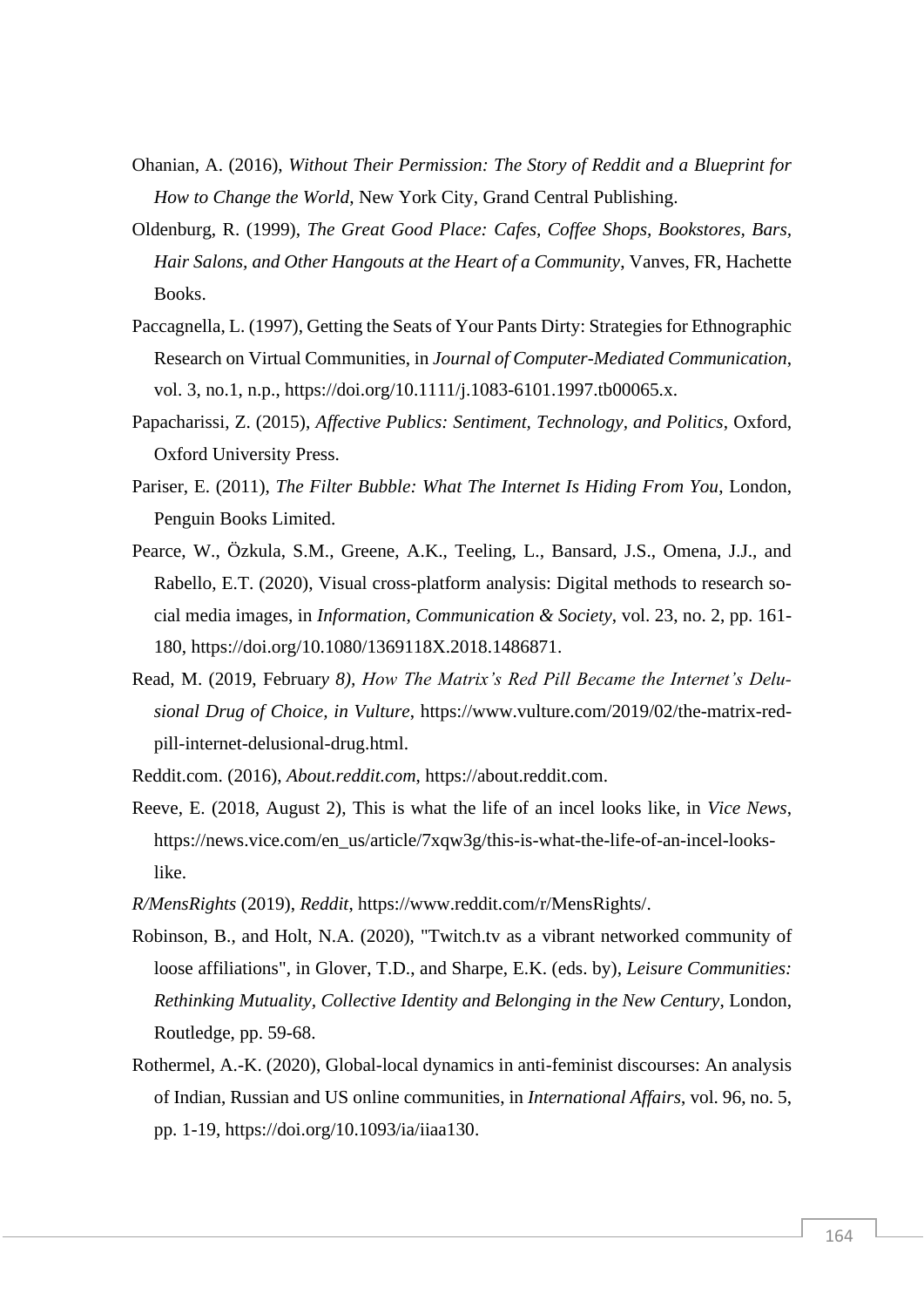- /r/TheRedPill. (2019, October 3), R/TheRedPill, in *Reddit*, https://www.reddit.com/r/TheRedPill/.
- Rubin, G. (2009),"The Traffic in Women: Notes on the 'Political Economy' of Sex", in Lewin, E. (ed. by), *Feminist Anthropology: A Reader*, John Wiley & Sons, pp. 87-106.
- Salazar, P-J. (2018), The Alt-Right as a Community of Discourse, in *Javnost - The Public*, vol. 25, no. 1-2, pp. 135-143, https://doi.org/10.1080/13183222.2018.1423947.
- Scaptura, M.N., and Boyle, K.M. (2019), Masculinity Threat, "Incel" Traits, and Violent Fantasies Among Heterosexual Men in the United States, in *Feminist Criminology*, 155708511989641, https://doi.org/10.1177/1557085119896415.
- Schmitz, R., and Kazyak, E. (2016), Masculinities in Cyberspace: An Analysis of Portrayals of Manhood in Men's Rights Activist Websites, in *Social Sciences*, vol. 5, no. 2, 18, https://doi.org/10.3390/socsci5020018.
- Schofield, D. (2021, March 29), Inside the online 'safe space' for female incels, in *Huck Magazine*, https://www.huckmag.com/art-and-culture/tech/inside-the-online-safespace-for-femcels/.
- Spampinato, E. (2018, June 4), How does the literary canon reinforce the logic of the incel?, in *The Guardian*, https://www.theguardian.com/books/2018/jun/04/incelmovement-literary-classics-behind-misogyny.
- Stokes, R.J. (2018, April 25), *What It Means To Be An "Incel", Why Men Using This Label Were Banned From Reddit & Where They're Lurking Now*, https://www.yahoo.com/lifestyle/means-apos-incel-apos-why-040030173.html.
- Tait, A. (2017, February 28), *Spitting out the Red Pill: Former misogynists reveal how they were radicalised online*, https://www.newstatesman.com/science-tech/internet/2017/02/reddit-the-red-pill-interview-how-misogyny-spreads-online.
- Tiffany, K. (2020, December 8), *The Secret Internet of TERFs*, The Atlantic. https://www.theatlantic.com/technology/archive/2020/12/reddit-ovarit-the-donald/617320/.
- /u/DuPhuc. (2020, March 27), I know plenty of feminists that say they care and that only the crazy feminists act this way [Comment on the Reddit post "Boys don't have bodily autonomy"] [Comment], in *R/MensRights*, https://www.reddit.com/r/MensRights/comments/fpbs86/boys\_dont\_have\_bodily\_autonomy/.